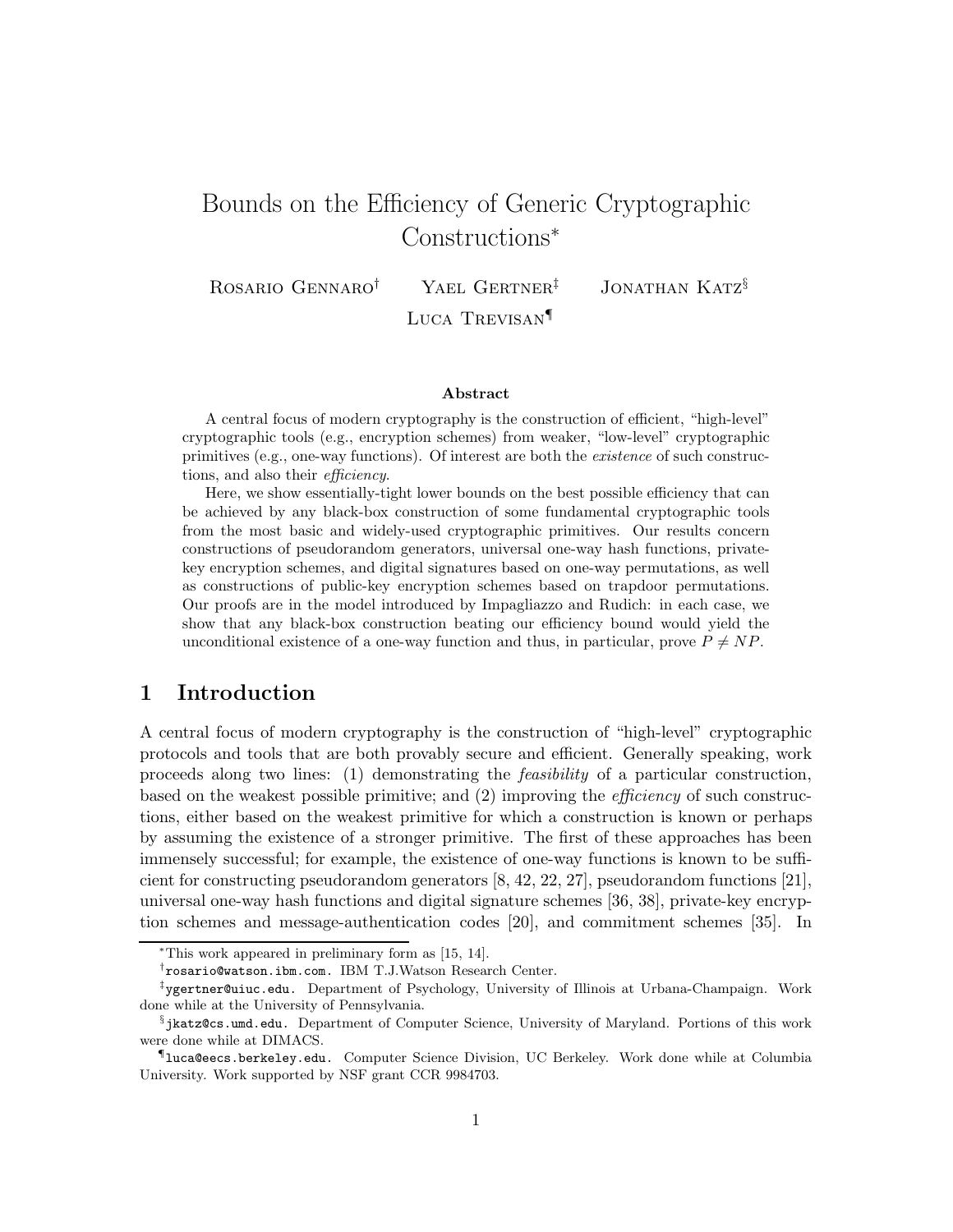each of these cases one-way functions are also known to be necessary [30, 38], thus exactly characterizing the feasibility of these constructs.

Unfortunately, progress on the second approach — improving the efficiency of these constructions — has been much less successful. Indeed, while the constructions referenced above are all important from a theoretical point of view, their practical impact has been limited precisely due to their inefficiency. In practice, more efficient constructions based on stronger assumptions (e.g., the hardness of a specific, number-theoretic problem) are used. Furthermore, stronger assumptions currently seem necessary to obtain improved efficiency; for each of the examples listed above, no constructions based on general assumptions are known which improve upon the efficiency of the initial solutions.

This trade-off between the efficiency of a cryptographic construction and the strength of the complexity assumption on which it relies motivates the question: *How efficient can* cryptographic constructions be when based on general assumptions? In this paper, we show that in fact, the efficiency of many of the known constructions based on general assumptions cannot be improved without using non-black-box techniques, or finding an unconditional proof that one-way functions exist (and hence proving  $P \neq NP$ ).

#### 1.1 Our Results

Informally, we say a one-way (trapdoor) permutation  $\pi : \{0,1\}^n \to \{0,1\}^n$  has security S if any circuit of size at most S inverts  $\pi$  with probability less than  $1/S$  (one can think of S as a slightly super-polynomial function of  $n$  but our results hold for any choice of  $S$ ). Given this definition, our results may be summarized as follows.

**Pseudorandom generators (PRGs).** Let  $U_{\ell}$  denote the uniform distribution over  $\ell$ -bit strings. A PRG is a deterministic, length-increasing function  $G: \{0,1\}^{\ell} \to \{0,1\}^{\ell+k}$  such that  $G(U_\ell)$  is computationally indistinguishable (by poly-time algorithms) from  $U_{\ell+k}$ . The notion of a PRG was introduced by Blum and Micali [8] and Yao [42], who showed that PRGs can be constructed from any one-way permutation. (This was subsequently improved by Håstad, et al.  $[27]$ , who show that a PRG can be constructed from any one-way function.) Their construction, using a later improvement of Goldreich and Levin [22] (see also [18, Section 2.5.3, requires  $\Theta(k/\log S)$  invocations of a one-way permutation with security S in order to construct a PRG stretching its input by  $k$  bits. This is the best known efficiency for generic constructions (i.e., constructions based on an arbitrary one-way permutation).

We show that this is essentially the best efficiency that can be obtained using generic constructions. More formally, we show that any (black-box) generic construction of a PRG that stretches its input by k bits while making fewer than  $\Omega(k/\log S)$  invocations of a one-way permutation with security S implies the unconditional existence of a PRG (i.e., without any invocations of the one-way permutation). Put another way, the only way to come up with a more efficient construction of a PRG is to design a PRG from scratch! This would in particular imply the unconditional existence of a one-way function, as well as a proof that  $P \neq NP$ .

(Families of) universal one-way hash functions (UOWHFs). A UOWHF  $\mathcal{H} = \{h_s\}$ is a family of length-decreasing functions (all defined over the same domain and range) such that for any input x and random choice of  $h_i \in \mathcal{H}$  it is hard to find a collision (i.e., a  $y \neq x$  such that  $h_i(y) = h_i(x)$ . UOWHFs were introduced by Naor and Yung [36], who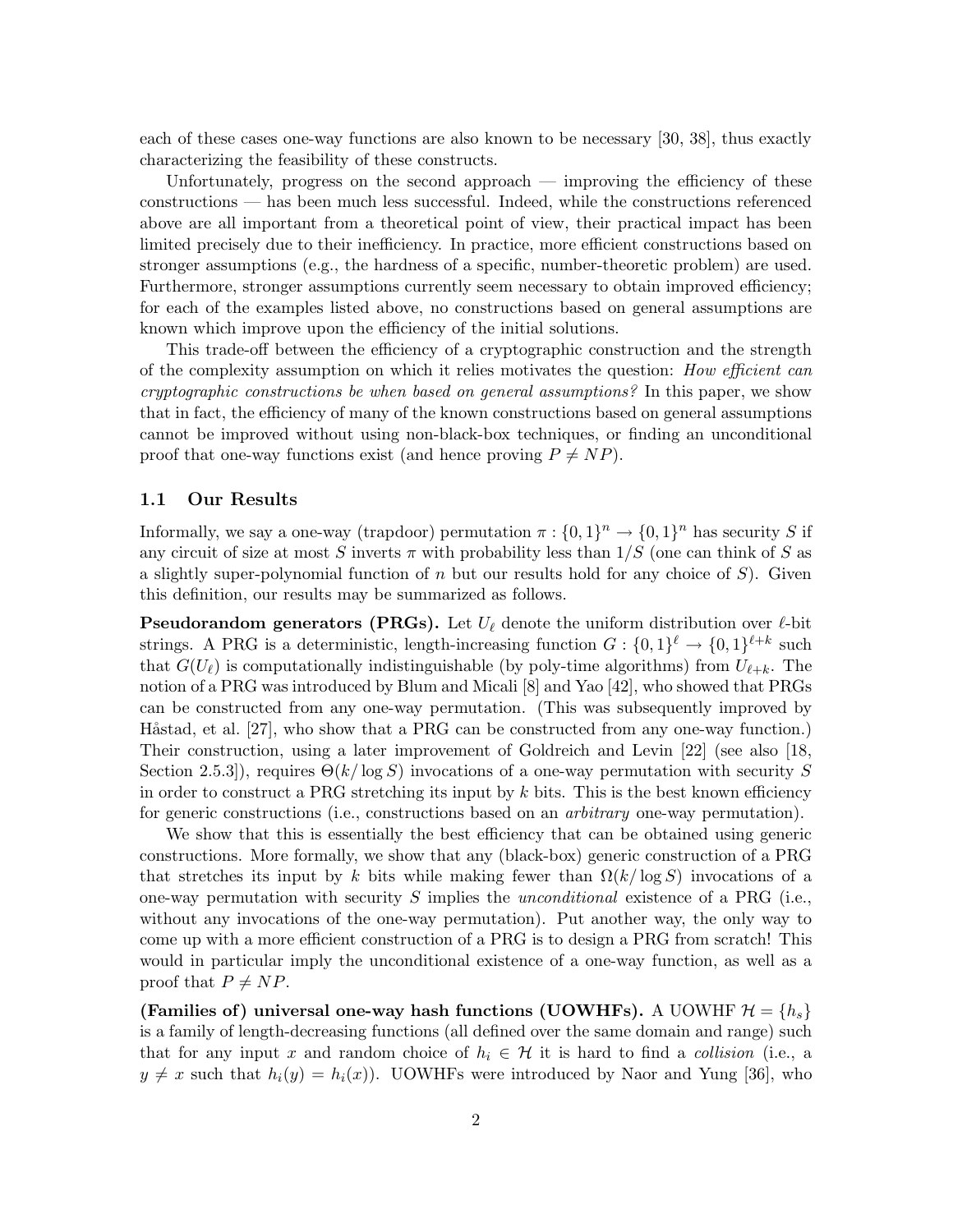show that UOWHFs suffice to construct secure signature schemes and furthermore show how to construct the former from any one-way permutation. (Rompel [38] later gave a construction of UOWHFs, and hence signature schemes, based on any one-way function.) The Naor-Yung construction requires one invocation of the one-way permutation per bit of compression; that is, if  $h_i: \{0,1\}^{\ell+k} \to \{0,1\}^{\ell}$  (for all  $h_i \in \mathcal{H}$ ), then evaluating  $h_i$  requires k invocations of the one-way permutation. This can be improved easily to  $\Theta(k/\log S)$ invocations for compression by k bits.

We show that this, too, is essentially optimal. In particular, any (black-box) generic construction of a UOWHF whose hash functions compress their input by  $k$  bits yet can be evaluated using fewer than  $\Omega(k/\log S)$  invocations of a one-way permutation (with security S) implies the *unconditional* existence of a UOWHF. Since the existence of UOWHFs implies the existence of one-way functions, this consequence would again imply a proof of  $P \neq NP$ . Our result improves upon a result of Kim, Simon, and Tetali [33], who show a bound of  $\Omega(\sqrt{k/\log S})$  invocations.<sup>1</sup>

Encryption schemes. PRGs and UOWHFs may be viewed as 1-party, or "stand-alone", cryptographic primitives for which there is no inherent notion of "interaction". We also explore the efficiency of 2-party protocols, including those used in a "public-key" setting.

A public-key encryption scheme for  $m$ -bit messages is semantically-secure [25] if for any two messages  $M_0, M_1 \in \{0, 1\}^m$  the distribution over encryptions of  $M_0$  is computationally indistinguishable from the distribution over encryptions of  $M_1$ , even when given the public key as input. A similar definition (but with no public key) holds for the case of private-key encryption. Public-key encryption schemes constructed using the hard-core bit paradigm  $[8, 7, 22, 42]$  require  $\Theta(m/\log S)$  invocations of a trapdoor permutation to encrypt an m-bit message. Similarly, private-key encryption schemes constructed using this paradigm require  $\Theta(\frac{m-k}{\log S})$  invocations of a one-way permutation, where k is the length of the shared key. (For completeness, we note that while secure private-key encryption with  $m > k$  is equivalent to the existence of one-way functions [30, 27], there is evidence that public-key encryption and trapdoor functions are not equivalent with respect to black-box reductions  $[6, 17]$ .

We show that the above constructions are essentially the best possible (at least, for the notions of security considered above). For the case of public-key encryption, we show that an encryption scheme for m-bit messages requires  $\Omega(m/\log S)$  invocations of the trapdoor permutation for the encryption algorithm alone (i.e., in addition to any invocations made during the key-generation phase). Using related techniques, we also show that any construction of a private-key encryption scheme which securely encrypts  $m$ -bit messages using a k-bit key must query the one-way permutation  $\Omega(\frac{m-k}{\log S})$  times. In each case, we show that any black-box construction beating our bound would imply the unconditional existence of a one-way function (from which a secure private-key encryption scheme, with no reliance on an oracle, can be derived), and hence a proof that  $P \neq NP$ .

Signature schemes. A one-time signature scheme is secure if no efficient algorithm can forge a valid signature on a new message after seeing a signature on a single, random message (any scheme satisfying this definition may be easily converted — with only a factor of two loss in efficiency — to one which is secure when an adversary sees a signature on a single,

<sup>&</sup>lt;sup>1</sup>Besides being quantitatively better, our result is also qualitatively better since it holds in a more general model; see the discussion in Section 1.3 about different models for proving black-box lower bounds.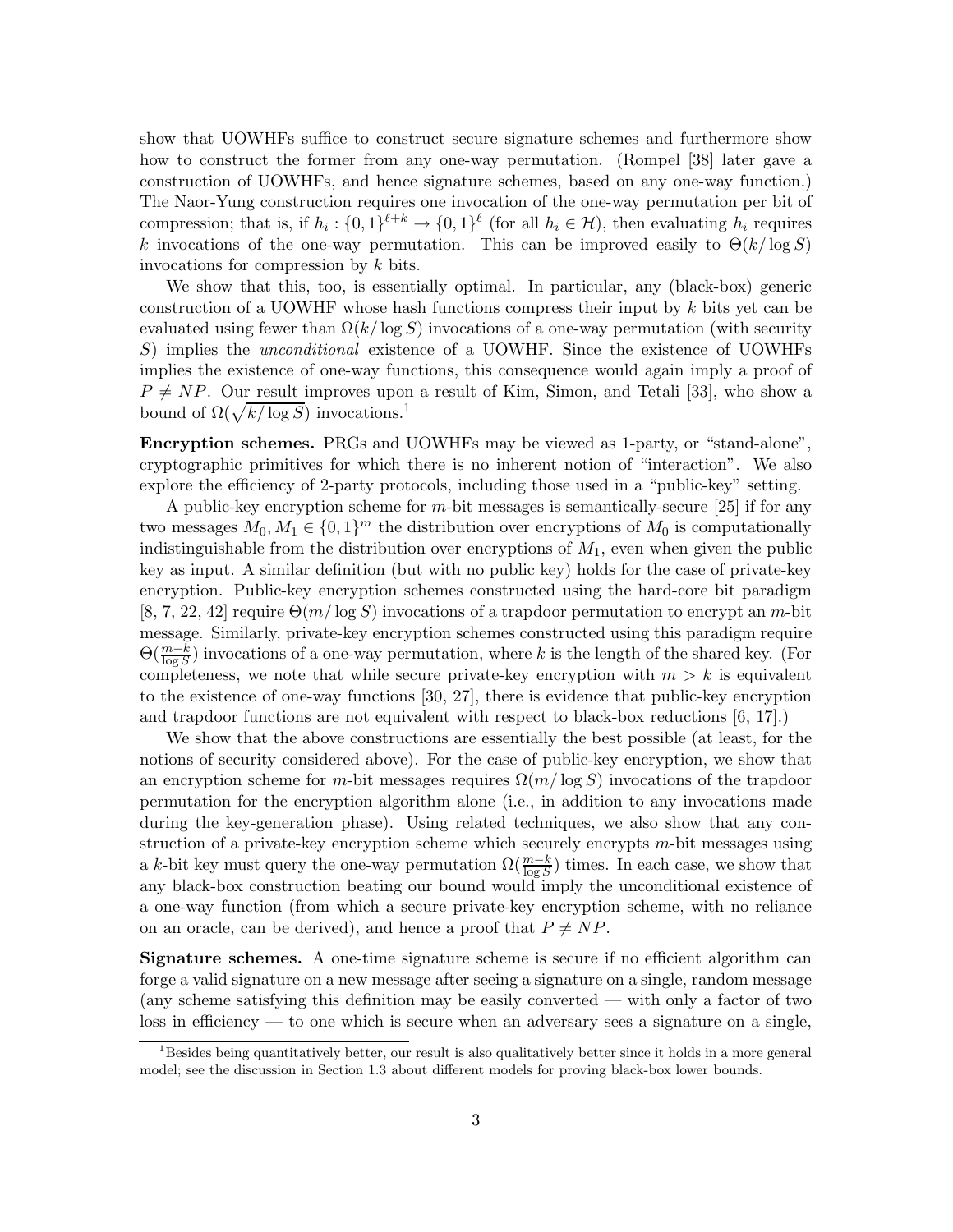chosen message; see Section 2.5). Of course, lower bounds on one-time schemes immediately extend to schemes satisfying stronger definitions of security [26]. For any one-time signature scheme for messages of length  $m$ , we show that the verification algorithm must evaluate the one-way permutation  $\Omega(m/\log S)$  times. As before, any black-box construction beating our bound implies the unconditional existence of a one-way function (from which a secure signature scheme requiring no oracle access can be constructed).

We are not aware of any work explicitly concerned with upper bounds on the efficiency of signature verification. However, we observe that there exist schemes essentially meeting our lower bound; see Section 3.5 for further discussion.

#### 1.2 Overview of Techniques

We prove our results in an extension of the model of Impagliazzo and Rudich [31]. Informally (see Section 1.3 for a more detailed discussion of models for black-box impossibility results), Impagliazzo and Rudich proved that a black-box construction of a secure key-exchange protocol based on an arbitrary one-way permutation would inherently yield a proof that  $P \neq NP$ . Here, we show that a similar consequence (i.e., a proof that  $P \neq NP$ ) results from any black-box construction beating our efficiency bounds. In fact, we prove an even stronger statement: any such construction would prove the unconditional existence of a one-way function; this is stronger both because the existence of a one-way function is not known to be implied by  $P \neq NP$ , and also because (in all but one case) a one-way function suffices to give an *unconditional* construction of the object under consideration.

Each of our proofs hinges on a technical lemma which, though perhaps "folklore", has not previously been stated or proved explicitly to the best of our knowledge: a random permutation on t-bit strings is, with high probability, one-way with security  $2^{-\Omega(t)}$  even against non-uniform adversaries. For the related case of random functions, a similar result has been proven by Impagliazzo and Rudich [31] in the (much simpler) uniform case, and by Impagliazzo [29] in the non-uniform case.<sup>2</sup>

Using this lemma, we now describe the intuition behind our lower bound in the case of PRGs. Given a secure construction  $G$  of a PRG with oracle access to a one-way permutation over *n*-bit strings, we run  $G$  with a permutation oracle that randomly permutes its first  $t = \mathcal{O}(\log S)$  bits while leaving the remaining  $n - t$  bits unchanged. It follows from the technical lemma above that with high probability such a permutation is one-way with security  $S$ , and hence  $G$  is secure when run with a permutation chosen from this distribution.

Let q be the number of queries made by  $G$  to its oracle. The key point of our proof is to notice that the answers to these q oracle queries can be "simulated" by a deterministic function G' itself (i.e., without access to any oracle) if  $q \cdot t$  random bits, representing the t-prefixes of the q answers to G's oracles queries, are included as part of the input (or seed) of  $G'$ . The distribution on the output of  $G'$  (over random choice of seed) is identical to that of the output of  $G$  (over random seed, and random choice of oracle as above), and is thus indistinguishable from uniform. Finally, if q is "small" then the seed-length does not grow "too much" and the input of  $G'$  remains shorter than its output. But this means that  $G'$  is an unconditional PRG, which does not require any oracle access (a corollary of which is a

<sup>&</sup>lt;sup>2</sup>Although one could derive our result from Impagliazzo's result and the fact that a random function is indistinguishable from a random permutation, our proof is quite different and a bit simpler.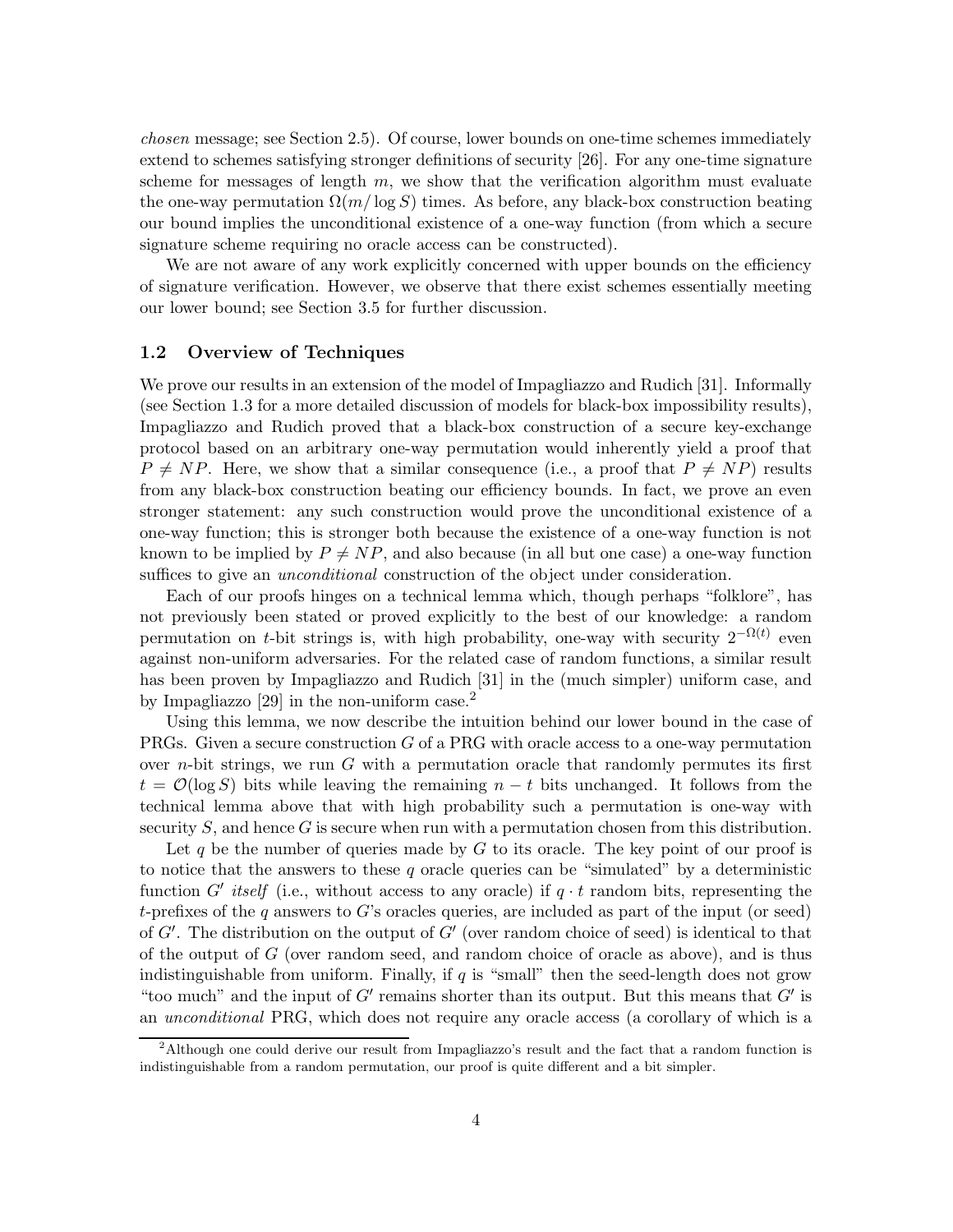proof that  $P \neq NP$ ).

Additional technical work is needed to prove our bounds on UOWHFs, public-key encryption schemes, and digital signature schemes. In the latter two cases in particular, which are in a "public-key" setting, there is no "seed" as part of which to include the necessary randomness for answering oracle queries, and thus no immediate way to apply the above technique. Although randomized algorithms are allowed in these settings (in contrast to the case of PRGs and UOWHFs, which must be deterministic), consistency must be ensured between the two interacting parties if we are to transform, say, an encryption scheme which uses an oracle to one which does not. It should be obvious that including the necessary randomness in the public key may ruin the security of the protocol.

The proofs of our lower bounds in these cases follow a slightly different approach. In the case of public-key encryption, for example, we show that a scheme making fewer than the prescribed number of queries can be used to construct (unconditionally) a secure privatekey encryption scheme in which the key is shorter than the message. Moving from the public-key to the private-key setting circumvents the issues above, and enables the necessary randomness to be included as part of the shared key without compromising the functionality or the security of the scheme. Unfortunately, our result in this case is somewhat weaker than what we obtain in all other cases; namely, we show that a *public-key* encryption scheme making "few" black-box oracle queries exists only if a secure *private*-key encryption scheme (or, equivalently, a one-way function) exists unconditionally. This is, of course, weaker than showing the unconditional existence of a secure public-key encryption scheme. (We stress that for the case of PRGs, UOWHFs, private-key encryption schemes, and signature schemes, constructions beating our bounds imply the existence of an unconditional construction for each of these tasks.)

## 1.3 Black-Box Lower Bounds and Impossibility Results

Our results hold in a generalization of the Impagliazzo-Rudich model [31, 39] (described below), which has been used to separate primitives under so-called black-box reductions. Informally, a black-box reduction of  $Q$  to  $P$  is a construction of  $Q$  out of  $P$  that ignores the internal structure of the circuit implementing  $P$ . Furthermore, the security of the resulting implementation of  $Q$  is based solely on the security of  $P$ . The fact that  $Q$  depends only the input/output characteristics of  $P$  (and not its internal structure) means that an oracle can be substituted for P in constructions of Q.

Impagliazzo and Rudich [31, 39] were concerned with the question of whether keyexchange protocols could be constructed based on one-way functions. They focus on "blackbox" constructions, as discussed above. More precisely, Impagliazzo and Rudich define a black-box key-exchange protocol based on one-way functions as a pair of oracle procedures  $(A^{(1)}, B^{(1)})$  for the two parties Alice and Bob such that the following holds: If f is a one-way function in the oracle sense (that is, if there is no efficient oracle procedure  $I^{()}$  such that If inverts f), then  $(A^f, B^f)$  is "secure" (in the appropriate attack model) against every efficient adversary  $E^f$  given oracle access to f. This formalization of a black-box reduction is called *semi-black-box* in [37]. Note that a construction in which A and B use the *code* of the one-way function  $f$  would not fall into this framework. In fact, even a construction in which  $f$  is used only as an oracle, but in which the *security reduction* uses the *code* of the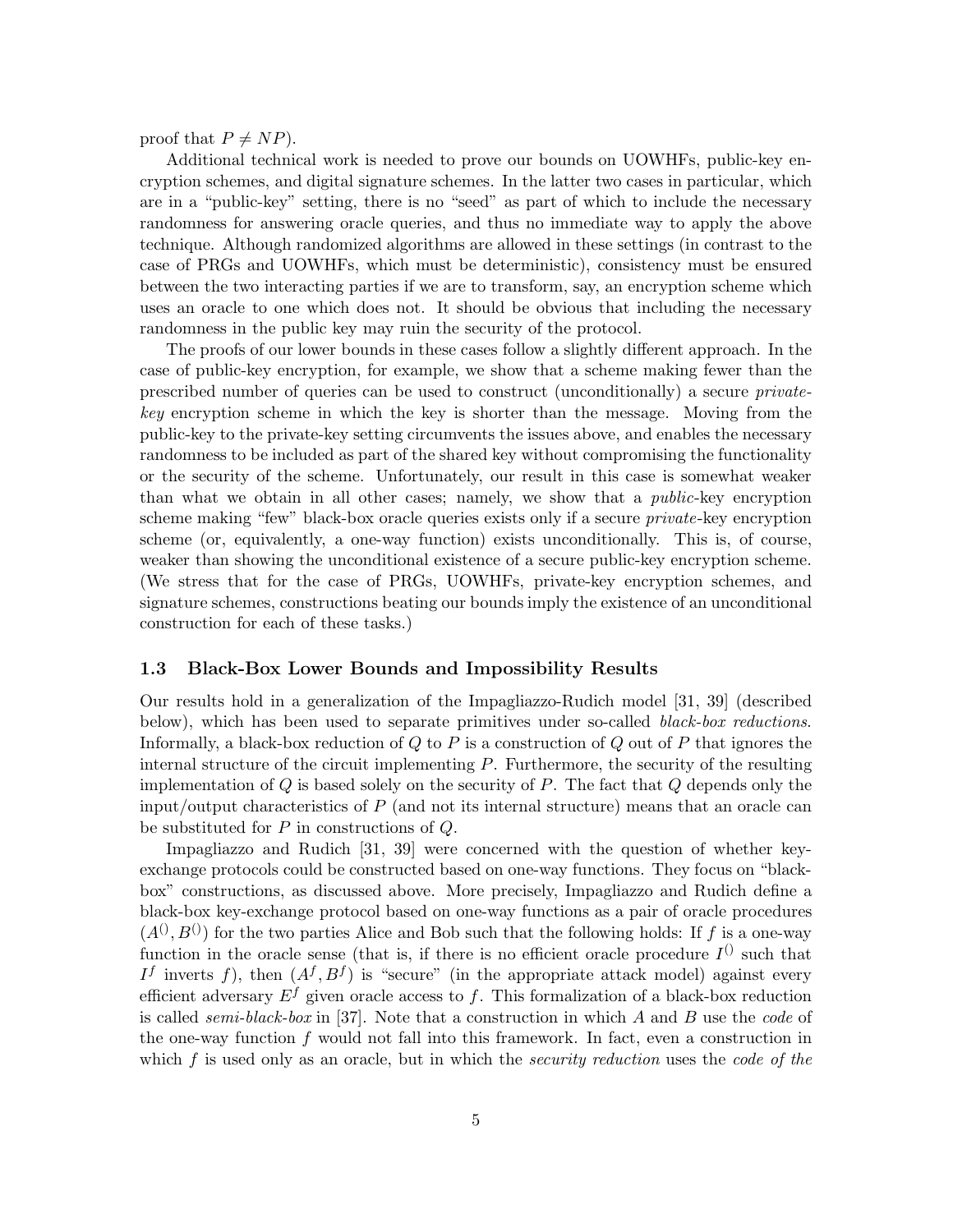adversary would not fall into this framework since, in the above definition, the construction is required to be secure even against adversaries given oracle access to f.

Impagliazzo and Rudich prove that if  $P = NP$  and if f is a random function then every semi-black-box key-agreement protocol based on  $f$  can be broken by an adversary that has access to f. Furthermore, a random function is one-way with very high probability. This implies that if  $P = NP$  then there cannot be any semi-black-box key-agreement protocol based on one-way functions. Alternately, if one could construct a semi-black-box keyagreement protocol based on one-way functions then a proof that  $P \neq NP$  would follow. Reingold, et al. [37] have strengthened this result and proved *unconditionally* that there can be no semi-black-box construction of a key-agreement protocol based on one-way functions. The Impagliazzo-Rudich result may also be viewed as a proof that any construction of secure key-exchange from one-way functions does not relativize (see [37]): their proof shows that any construction of key-exchange from one-way functions fails relative to an oracle for which  $P = NP$  (e.g., a PSPACE oracle) augmented by an oracle for a random function.

As we have briefly mentioned earlier, we extend the Impagliazzo-Rudich model in two ways. First, we rule out a larger class of black-box constructions which are called *weak* black-box in [37]. Weak black-box constructions formalize the notion of a construction of a primitive  $Q$  from a primitive  $P$  that uses  $P$  as a black box in the construction but allows for an arbitrary proof of security and, in particular, may use the code of the adversary in the security proof. For example, a weak black-box key-exchange protocol based on one-way functions is a pair of oracle procedures  $(A^{(0)}, B^{(0)})$  for the two parties Alice and Bob such that the following holds: If  $f$  is a one-way function in the oracle sense (as defined above), then  $(A^f, B^f)$  is a secure key-exchange protocol against every efficient adversary E (note that E here is not given oracle access to  $f$ ). The proof of security for a weak black-box reduction may use the code of the adversary, since the previous statement refers only to adversaries given no oracle access. The Impagliazzo-Rudich result does not rule out the existence of such a construction and, indeed, Reingold, et al. [37] prove that if the statement "oneway functions imply key agreement" is true, then a weak black-box construction of key agreement (for a single-bit key) from one-way functions exists. Our results here rule out even weak black-box constructions.

A second way in which our setting is stronger than that of Impagliazzo-Rudich is that we show that the existence of constructions contradicting our bounds imply that one-way functions exist, while Impagliazzo and Rudich derived the weaker conclusion that  $P \neq NP$ . (As noted above, Reingold, et al. [37] derive an unconditional contradiction instead of  $P \neq NP$ , but their technique only applies to semi black-box reductions. Furthermore, our work was completed before [37]. We note that using the techniques of [37], we can also show that semi black-box constructions beating our lower bounds are unconditionally impossible; however, we focus our presentation on weak black-box reductions in this paper.)

Finally, we note that Impagliazzo and Rudich were concerned with the question of feasibility, while we are concerned with questions of efficiency.

Previous impossibility results. Following the work of Impagliazzo and Rudich, a number of additional black-box impossibility results for cryptographic constructions have appeared [40, 41, 33, 16, 32, 17, 13]. In particular the work of Kim, Simon, and Tetali [33] initiated the study of efficiency limitations for cryptographic constructions, and provided the original inspiration for our research.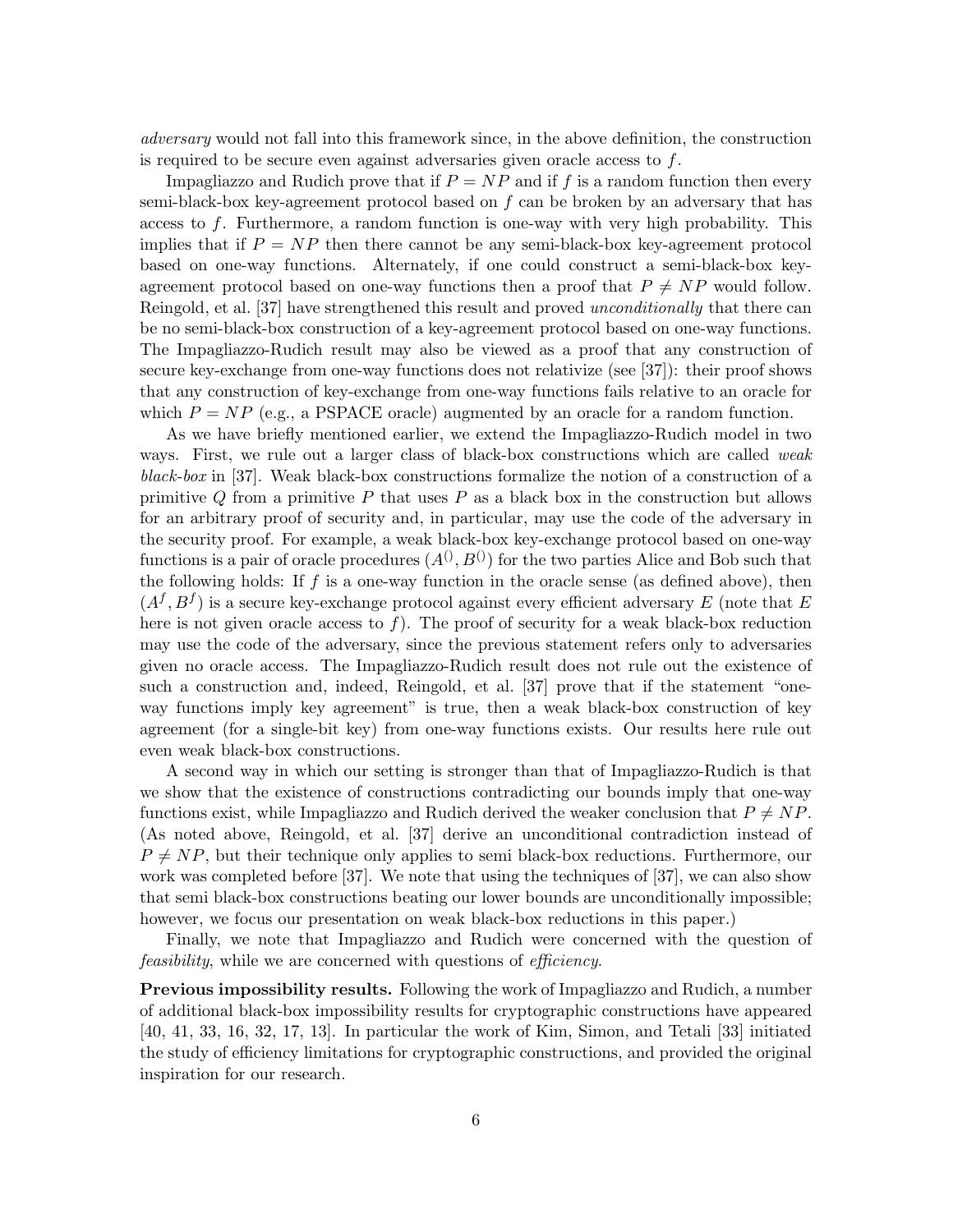Non-black-box constructions. Black-box constructions form an important subclass, since most cryptographic constructions are black-box. We stress, however, that a number of non-black-box cryptographic constructions are known.<sup>3</sup> The examples of which we are aware occur in two ways: due to the use of zero-knowledge proofs (of knowledge) [23, 12, 4] or due to the use of protocols for secure computation [43, 24]. To illustrate, for af function, let  $L_f$ denote the image of f; i.e.,  $L_f \stackrel{\text{def}}{=} \{y|y = f(x)\}\$ . A cryptographic protocol which utilizes a zero-knowledge proof that  $y \in L_f$  (for f a one-way function, say) requires the parties to agree on a circuit computing f and is thus inherently non-black-box.<sup>4</sup> Examples of non-black-box constructions where zero-knowledge proofs of this sort are used include a construction of an identification protocol based on one-way functions [12], a signature scheme based on non-interactive zero-knowledge [5], and all known constructions of chosen-ciphertext-secure encryption schemes from trapdoor permutations (e.g., [11]). Furthermore, protocols for distributed computation (without honest majority) tolerating computationally-bounded, malicious adversaries [24, 43] are *themselves* non-black-box<sup>5</sup> (this is in contrast to the case of zero-knowledge proofs; cf. footnote 4).

Knowledge of the circuit computing  $f$  is also necessary if one wants to evaluate  $f$  in a secure, distributed fashion (e.g., if two parties with respective inputs  $x_1, x_2$  want to evaluate  $y = f(x_1 \oplus x_2)$  without revealing any more information about their inputs than what is revealed by y itself). Thus, a straightforward construction of a threshold cryptosystem  $[10]$ based on a family  $F$  of trapdoor permutations (in which the parties share the trapdoor for inverting a single member of this family) would inherently make non-black-box use of the underlying circuit(s) for  $F$ . Another example is a result of Beaver [3] which makes non-black-box use of a one-way function  $f$  to extend "few" oblivious transfers into "many".

Given the above, a black-box impossibility result cannot be said to rule out the feasibility of a particular construction. Yet, it is unclear how non-black-box techniques can help outside the domains mentioned above (e.g., zero-knowledge proofs or secure computation). Furthermore, a black-box impossibility result is useful insofar as it indicates the type of techniques that will be necessary to achieve a desired result, or, conversely, the type of techniques that are ruled out. Finally, it is fair to say that non-black-box constructions are much less efficient than black-box ones (this is certainly the case for all the examples given above, and we are aware of no exceptions), and thus a black-box impossibility result does seem to rule out constructions likely to be *practical*.

#### 1.4 Future Work and Open Problems

This work suggests a number of intriguing research directions. The results given here indicate that assuming the existence of one-way permutations is too weak of a computational

<sup>&</sup>lt;sup>3</sup>We focus here on constructions making non-black-box use of some underlying primitive, rather than on constructions whose security analysis makes non-black-box use of the adversary (as in [1, 2]).

<sup>&</sup>lt;sup>4</sup>Note that constructions of zero-knowledge proofs for  $NP$  (e.g., [23]) are *themselves* black-box in their usage of primitives such as one-way functions. The issue is that a proof for the language of interest  $-$  e.g.,  $L_f$  in the example in the text — cannot be given unless a (poly-size) circuit computing f is available.

<sup>&</sup>lt;sup>5</sup>For example: although the well-known protocol for oblivious transfer secure against *semi-honest* adversaries [19, Sec. 7.3.2] makes black-box use of trapdoor permutations, adapting the protocol (using zeroknowledge proofs) to ensure security against *malicious* adversaries involves non-black-box use of the trapdoor permutation.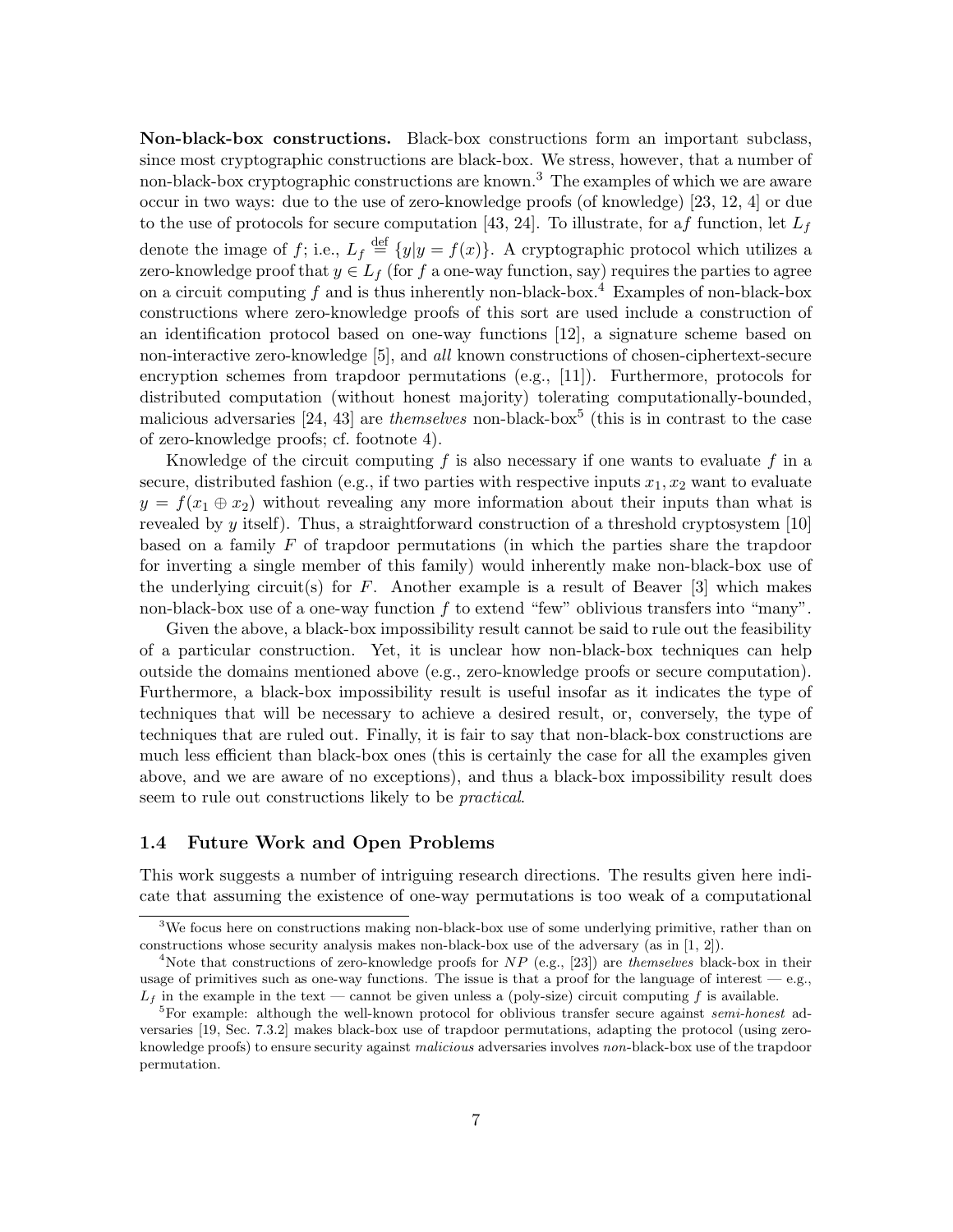hypothesis to obtain *efficient* cryptographic constructions. Thus, stronger assumptions are needed to build practical schemes. It is important to explore the "minimal" such assumptions necessary to achieve greater efficiency, as well as to bound the maximum achievable efficiency even when such stronger assumptions are made. For example: what additional efficiency is possible if *homomorphic* one-way permutations are assumed?

In a related vein, it will be interesting to explore number-theoretic assumptions which lead to more efficient schemes. As will be evident from our proof techniques, the efficiency limitations of constructions based on arbitrary (trapdoor) one-way permutations stem from the fact that a one-way permutation may have security S even if it has only  $\Theta(\log S)$  "hard" bits. (Actually, we use "pathological" functions of this form to prove our lower bounds.) But specific one-way permutations and trapdoor permutations with  $\Theta(n)$  hard-core bits are known under suitable number-theoretic assumptions (e.g., [28, 9]. Given such functions, we know how to construct PRGs and semantically-secure private-/public-key encryption schemes with improved efficiency. It remains open, however, whether such functions can also be used to improve the efficiency of digital signature schemes or (say) public-key encryption schemes achieving chosen-ciphertext security.

The present work also leaves some immediate open questions. First, can bounds on the efficiency of other cryptographic constructions (e.g., commitment schemes) also be given? Additionally, our lower bounds for encryption and signature schemes essentially match the known upper bounds only for schemes achieving relatively weak notions of security: namely, semantic security for encryption of a single message and one-time security, respectively. What can be said about schemes achieving stronger notions of security? Examples of interest include private-key encryption schemes secure when polynomially-many messages are encrypted (this seems intimately related to the efficiency of pseudorandom *functions*, for which a gap remains between known upper and lower bounds), public-key encryption schemes satisfying various flavors of non-malleability/security against chosen-ciphertext attacks, and signature schemes secure when polynomially-many messages are signed.

Furthermore, in the case of signatures our bounds pertain to the efficiency of signature verification. It would be nice to have corresponding bounds for the efficiency of keygeneration/signing. (Note that the Lamport scheme [34] requires no oracle calls when signing an m-bit message but  $O(m)$  oracle calls for key generation; on the other hand, a scheme which hashes the message before signing requires fewer oracle calls during key generation but more when signing. Thus, it seems there is a trade-off between the complexity of the two.)

# 2 Definitions and Preliminaries

#### 2.1 One-Way Permutations and Trapdoor Permutations

**One-way functions/permutations.** We say that a function  $\pi : \{0,1\}^n \to \{0,1\}^n$  is  $(S, \varepsilon)$ -one way if for every circuit A of size  $\leq S$  we have  $Pr_x[A(f(x)) \in f^{-1}(f(x))] \leq \varepsilon$ . When  $f$  is given as an oracle (as will often be the case in this work), we provide  $A$  with access to f and write this as  $A^f$ . To reduce the number of parameters, we will call a function S-hard if it is  $(S, 1/S)$ -one way.

We now prove that a random permutation is, with high probability, one-way with expo-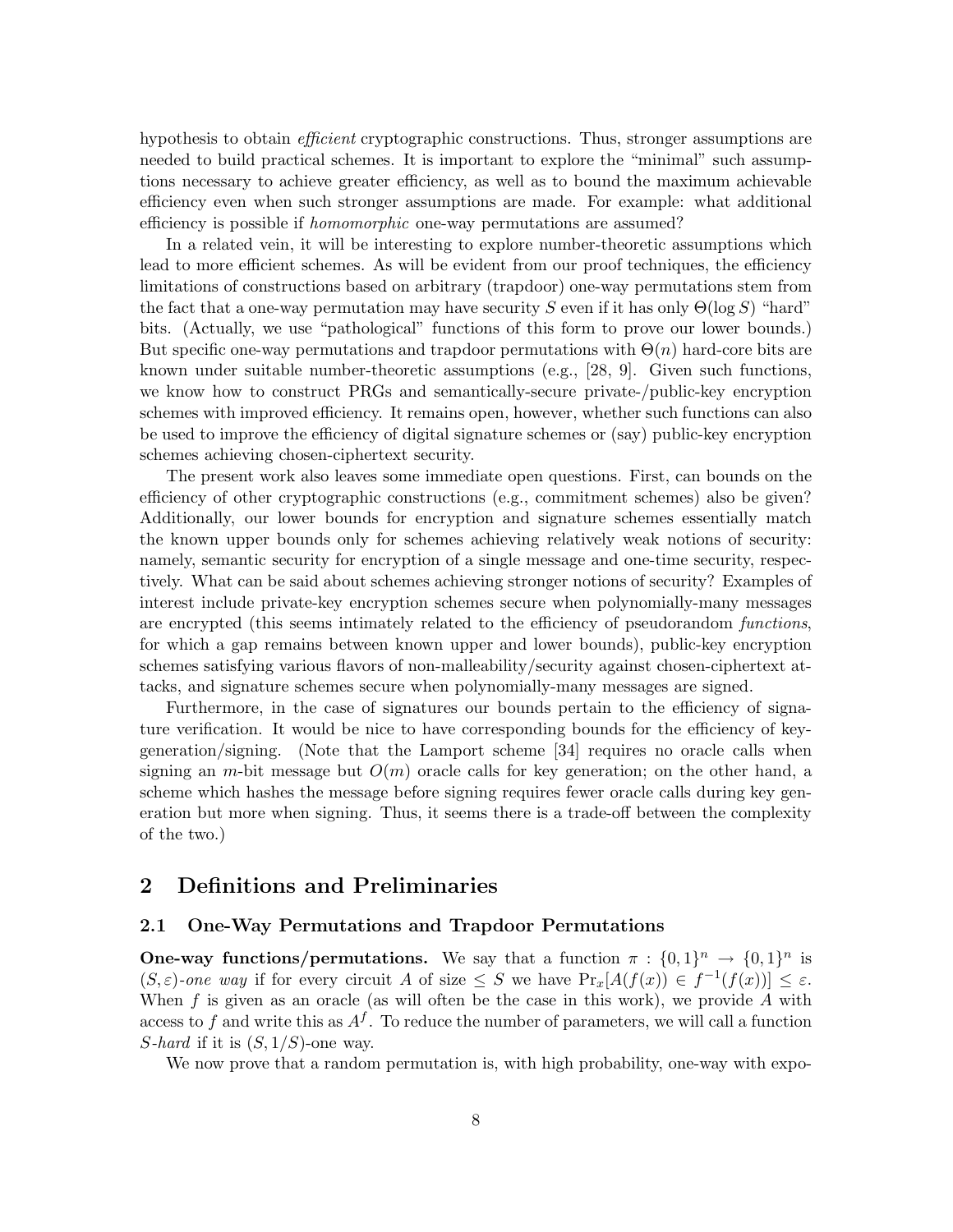nential security even against non-uniform circuits; this extends related results in the context of random functions  $[31, 29]$  (our proof is also somewhat simpler than these previous proofs). Let  $\Pi_t$  denote the set of all permutations over  $\{0,1\}^t$ .

**Theorem 1** For all sufficiently large t, a random  $\pi \in \Pi_t$  is  $2^{t/5}$ -hard with probability at  $least 1-2^{-2^{t/2}}.$ 

**Proof** We begin by showing that given any  $\pi$ , A such that A inverts  $\pi$  with "high" probability, the permutation  $\pi$  has a "short" description (given A).

**Claim** Let A be a circuit that makes q queries to a permutation  $\pi : \{0,1\}^t \to \{0,1\}^t$ , and for which  $Pr_y[A^{\pi}(y) = \pi^{-1}(y)] \ge \varepsilon$ . Then  $\pi$  can be described using at most

$$
2\log\binom{2^t}{a} + \log\left((2^t - a)!\right)
$$

bits (given A), where  $a \stackrel{\text{def}}{=} \varepsilon 2^t/(q+1)$ .

**Proof** (of claim) Let  $N = 2^t$ . Consider the set I of  $\epsilon N$  points on which A is able to invert  $\pi$ , after making q queries to  $\pi$ . We argue that there exists a set  $Y \subseteq I$  such that  $|Y| \ge a$  and such that the value of  $\pi^{-1}$  on Y is completely determined by A, the sets Y and  $X \stackrel{\text{def}}{=} \pi^{-1}(Y)$ , and the value of  $\pi^{-1}$  on all points  $\{0,1\}^t \setminus Y$ .

Define Y via the following process: initially Y is empty, and all elements in  $I$  are candidates for inclusion in Y. Take the lexicographically first element  $y$  from  $I$ , and place it in Y. Next, simulate the computation of  $A^{\pi}(y)$  and let  $x_1, \ldots, x_q$  be the queries made by A to  $\pi$  (we assume without loss of generality that they are different), and  $y_1, \ldots, y_q$ be the corresponding answers (i.e.,  $y_i = \pi(x_i)$ ). If y is none of the answers, then remove  $y_1, \ldots, y_q$  from I. If  $y = y_i$  for some i, then remove  $y_1, \ldots, y_{i-1}$  from I. Then take the lexicographically smallest of the remaining elements of  $I$ , put it into  $Y$ , etc. At any step of the construction, one element is added to Y and at most q are removed from I. Since I initially contains  $\epsilon N$  elements, in the end we have  $|Y| \geq \left[\epsilon N/q\right] > \epsilon N/(q+1)$ .

(Note: a way to picture the previous argument is to draw a directed graph with  $2<sup>t</sup>$ nodes, where there is an edge  $(y, y')$  iff  $A^{\pi}(y)$  makes a query x' such that  $\pi(x') = y'$ . In this graph, every vertex has out-degree at most q. We mark all vertices corresponding to elements of I. We want to find a subset Y of I such that all edges  $(y, y')$  in the subgraph induced by Y satisfy  $y \geq_{lex} y'$ . A greedy algorithm will find a Y such that  $|Y| \geq |I|/q$ .

We claim that given descriptions of the sets Y and X, the values of  $\pi$  on  $2^t \setminus X$ , and the circuit A, it is possible to compute (or, equivalently, invert)  $\pi$  everywhere. For  $y \notin Y$ , the value of  $\pi^{-1}(y)$  is explicitly given. The values of  $\pi^{-1}$  on Y can be reconstructed sequentially for all  $y \in Y$ , taken in lexicographic order, as follows: Simulate the computation of  $A^{\pi}(y)$ . By construction of Y, during its computation  $A^{\pi}(y)$  will query  $\pi$  either on points not in X, on points  $x \in X$  for which  $\pi(x) \leq_{lex} y$ , or on the point  $x \in X$  for which  $\pi(x) = y$ . In the first two cases, we have enough information to continue the simulation. In the last case, the query itself gives the desired answer  $\pi^{-1}(y)$ . In all possible cases, we have enough information to reconstruct  $\pi^{-1}(y)$ .

Describing Y, X, and the values of  $\pi$  on  $2^t \setminus X$  requires  $2 \log {\binom{N}{|Y|}} + \log \left( (N - |Y|)!\right)$  bits, which is at most the number of bits claimed. Π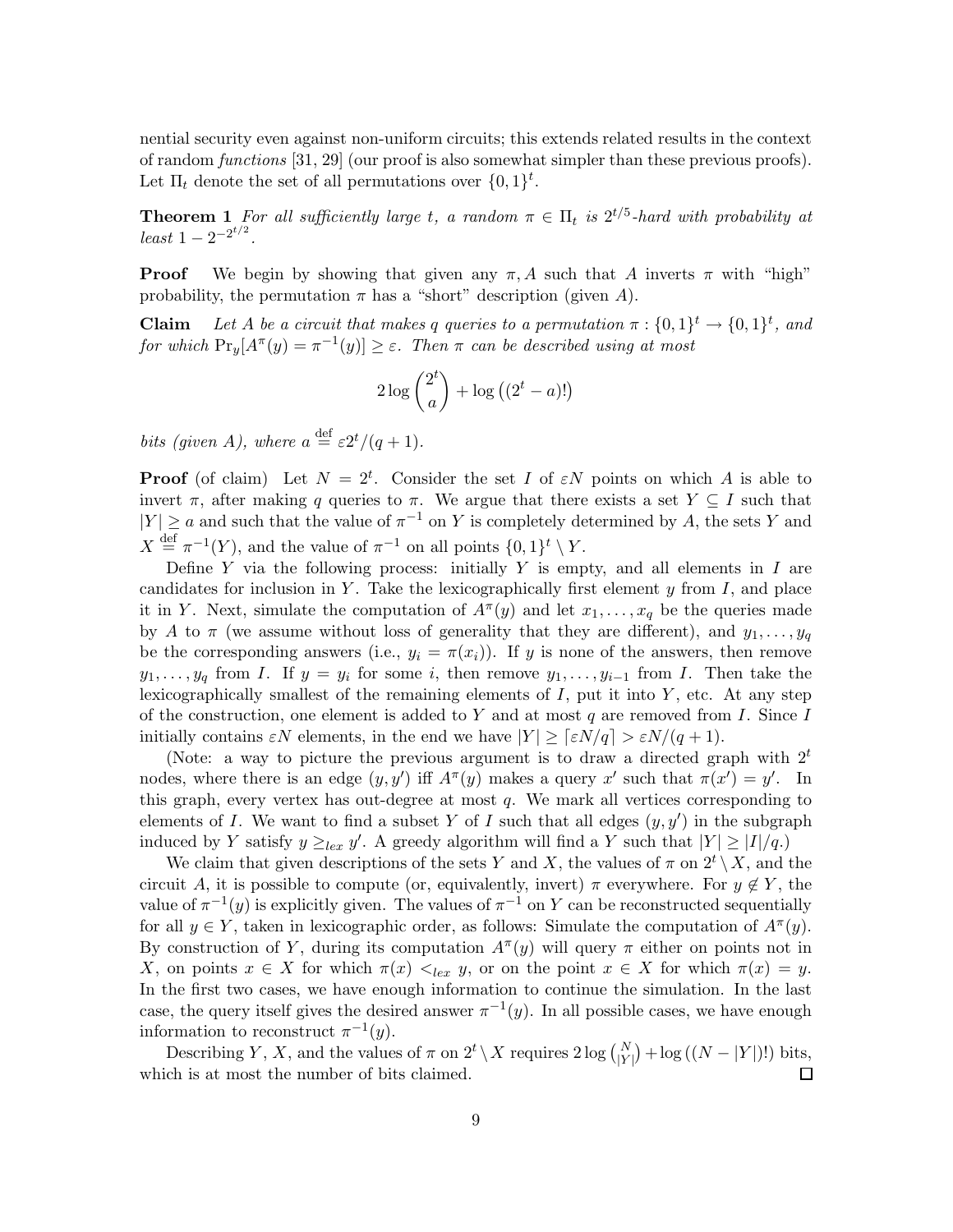Given the above claim, we may now easily prove the theorem. Let A be an oracle circuit of size at most  $S = 2^{t/5}$ . Note that A will make at most  $q = 2^{t/5}$  queries to  $\pi$ . Let  $N = 2^t$ . From the claim, we see that the fraction of permutations  $\pi \in \Pi_t$  such that

$$
\Pr_x[A^\pi(\pi(x)) = x] \ge 2^{-t/5} \tag{1}
$$

**T** 

is at most

$$
\frac{\binom{N}{a}^2 (N-a)!}{N!} = \frac{\binom{N}{a}}{N!},
$$

where  $a \geq 2^{-t/5} 2^t / (2^{t/5} + 1) > N^{3/5} / 2$ . Using the inequalities  $a! < (a/e)^a$  and  $\binom{N}{a} >$  $(eN/a)^a$ , the expression above is upper bounded by

$$
\left(\frac{e^2N}{a^2}\right)^a < \left(\frac{4e^2}{N^{1/5}}\right)^a < 2^{-a} < 2^{-N^{3/5}/2}
$$

for all sufficiently large N.

Since there are at most  $2^{St \log S} = 2^{N^{1/5} \log^2 N/5}$  circuits of size S, a union bound shows that the probability over a random choice of  $\pi \in \Pi_t$  that there exists a circuit of size at most S for which Equation (1) holds is at most

$$
2^{N^{1/5}\log^2 N/5}\cdot 2^{-N^{3/5}/2}<2^{-N^{1/2}}
$$

for all sufficiently large  $N$ .

We did not try to optimize the constants in the above proof, since the statement of the theorem suffices for our applications.

For  $t \leq n$ , let  $\Pi_{t,n}$  denote the subset of  $\Pi_n$  such that  $\pi \in \Pi_{t,n}$  iff  $\pi(a,b) = (\hat{\pi}(a),b)$  for some  $\hat{\pi} \in \Pi_t$  (that is,  $\pi$  permutes the first t bits of its input, while leaving the remaining  $n-t$  bits fixed). An immediate corollary of the above theorem is that if  $t = 5 \log S$ , then for any  $n \geq t$  a random  $\pi \in \Pi_{t,n}$  is one-way with security S with very high probability.

**Corollary 1** For all sufficiently large t and any  $n \geq t$ , a random  $\pi \in \Pi_{t,n}$  is  $2^{t/5}$ -hard with probability greater than  $1 - 2^{-2^{t/2}}$ .

(One-way) trapdoor permutations. Our model for trapdoor permutations is somewhat more involved. We represent a family of trapdoor permutations as a tri-partite oracle  $\tau = (G, F, F^{-1})$ . Informally, G corresponds to the *key generation* oracle which when queried on a string td (intended as a "trapdoor") produces the corresponding public key  $k$ . The oracle F is the actual trapdoor permutation, which will be queried on key k and an input x. The oracle  $F^{-1}$  allows inversion of F; i.e., if  $G(td) = k$  and  $F(k, x) = y$ , then  $F^{-1}(td, y) = x$ .

More formally, consider the class  $T_n = \{ \tau \mid \tau = (G, F, F^{-1}) \}$  where:

- $G \in \Pi_n$  is a permutation over  $\{0,1\}^n$ . (Allowing G to be a function rather than a permutation does not affect our results.)
- $F: \{0,1\}^n \times \{0,1\}^n \to \{0,1\}^n$  is an oracle such that, for each  $k \in \{0,1\}^n$ ,  $F(k, \cdot)$  is a permutation on  $\{0,1\}^n$ .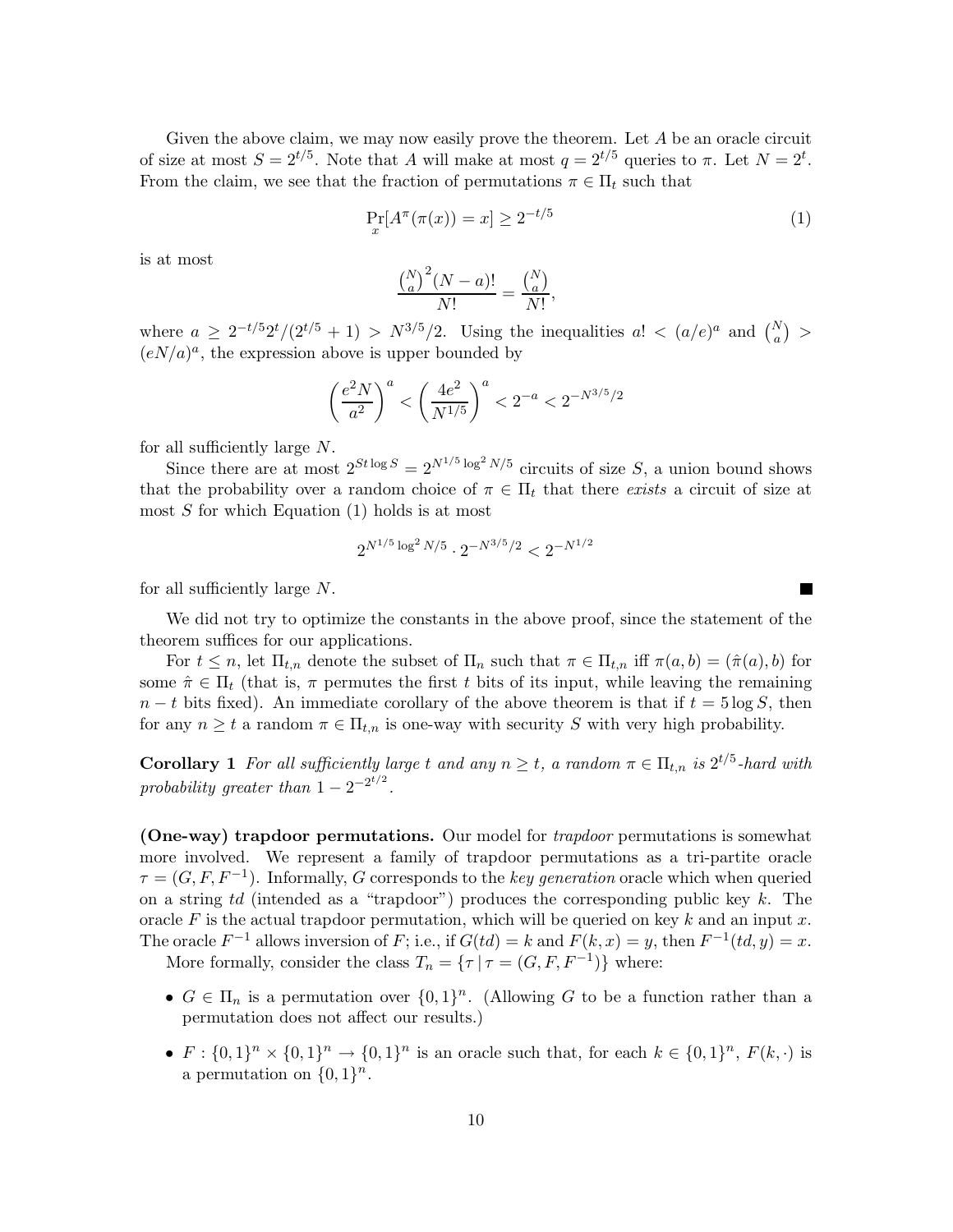•  $F^{-1}: \{0,1\}^n \times \{0,1\}^n \to \{0,1\}^n$  is an oracle defined as follows:  $F^{-1}(td, y)$  returns the unique x such that  $G(td) = k$  and  $F(k, x) = y$ .

A uniformly random  $\tau = (G, F, F^{-1}) \in T_n$  is chosen in the natural way: G is chosen at random from  $\Pi_n$  and, for each  $k \in \{0,1\}^n$ , the permutation  $F(k, \cdot)$  is chosen independently at random from  $\Pi_n$ . We say that trapdoor permutation family  $\tau = (G, F, F^{-1})$  is  $(S, \varepsilon)$ trapdoor one way if for every circuit A of size  $\leq S$  we have

$$
\Pr_{x,td}[k := G(td) \; : \; A^{\tau}(k, F(k, x)) = x] \le \varepsilon.
$$

We say that  $\tau$  is S-trapdoor one way if it is  $(S, 1/S)$ -trapdoor one way. When clear from the context, we will also say that  $\tau$  is *S*-hard.

Although technically one must always speak of families of trapdoor permutations, we will often abuse terminology and simply refer to a  $\tau \in T_n$  as a trapdoor permutation.

It is not too difficult to show an analogue of Theorem 1 for trapdoor permutations. The basic idea is to notice that  $F(k, \cdot)$  is a random permutation for any k so Theorem 1 applies, except that we need to also take into account the possibility that the circuit can invert G. But since  $G$  is also a random permutation, all we need to do is apply Theorem 1 twice.

**Theorem 2** For all sufficiently large t, a random  $\tau \in T_t$  is  $2^{t/6}$ -trapdoor one-way with probability greater than  $1 - 2^{1 - 2^{t/2}}$ .

**Proof** We actually show that  $\tau$  is  $(2^{t/5}, 2^{1-t/5})$ -trapdoor one-way; the statement of the Theorem follows (again, we did not try to optimize constants).

From Theorem 1 we know that with probability at least  $p = 1 - 2^{-2^{t/2}}$  the permutation G is one-way with security  $2^{t/5}$ . Since  $F(k, \cdot)$  is a random permutation for any k, Theorem 1 also guarantees that with probability at least p the permutation  $F(k, \cdot)$  is one-way with security  $2^{t/5}$ . Thus, with probability at least  $p^2 > 1 - 2^{1-2^{t/2}}$  both G and  $F(k, \cdot)$  are  $2^{t/5}$ -one way.

For a given circuit A and permutation family  $\tau$ , let  $Q_{td}$  denote the event that  $A^{\tau}(k, y)$ queries  $F^{-1}(td, y')$  where y' is arbitrary and td is such that  $G(td) = k$ . We have:

$$
\mathbf{Pr}[k := G(td) : A^{\tau}(k, F(k, x)) = x] \le
$$
  
\n
$$
\mathbf{Pr}[k := G(td) : A^{\tau}(k, F(k, x)) = x | \overline{Q_{td}}]
$$
 (2)

+ 
$$
\Pr_{x,td}[k := G(td) \; ; \; x := A^{\tau}(k, F(k, x)) \; : \; Q_{td}].
$$
 (3)

Now, (2) can be upper-bounded by  $2^{-t/5}$  since we are conditioning on the event that A does not query  $F^{-1}$  using the correct td (and hence  $F^{-1}$  does not help A invert F). Similarly, (3) can be upper bounded by  $2^{-t/5}$  since A can be used as a circuit to invert G on input k. Summing gives the desired result.

For  $t \leq n$ , we let  $T_{t,n}$  be the subset of  $T_n$  such that  $\tau = (G, F, F^{-1}) \in T_{t,n}$  iff:

•  $G \in \Pi_{t,n}$ , and thus  $G(td_a, td_b) = (\hat{G}(td_a), td_b)$  for some  $\hat{G} \in \Pi_t$ .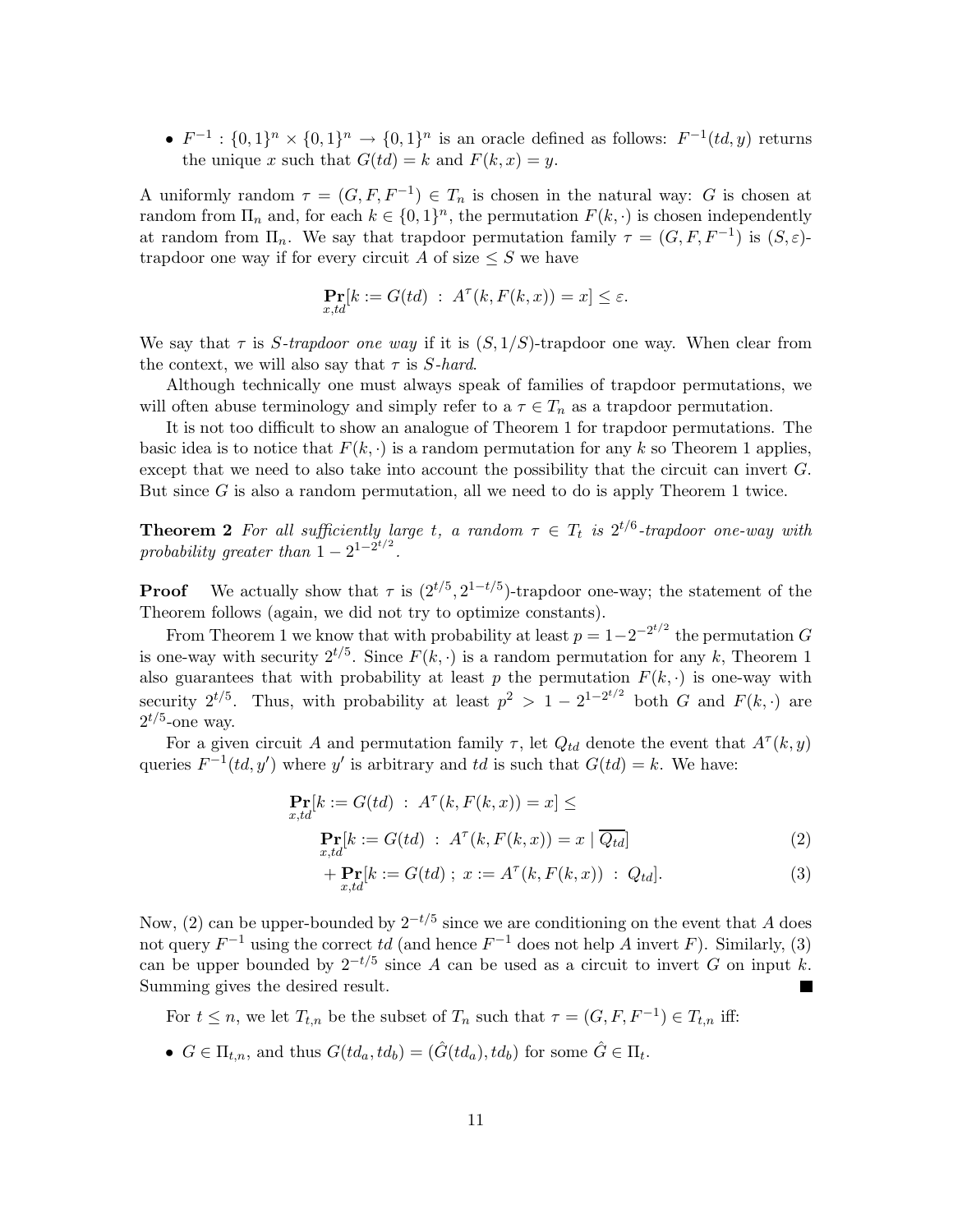- $F((k_a, k_b), (x_a, x_b)) = (\hat{F}(k_a, x_a), x_b)$ , where  $\hat{F}(k_a, \cdot) \in \Pi_t$ . Equivalently,  $F(k, \cdot) \in \Pi_{t,n}$ and furthermore this permutation is determined by the first  $t$  bits of  $k$ .
- As before,  $F^{-1}(td, y)$  returns the unique x such that  $G(td) = k$  and  $F(k, x) = y$ .

An immediate corollary of Theorem 2 is that if  $t = 6 \log S$ , then for any  $n \ge t$  a random  $\tau \in T_{t,n}$  is S-hard with very high probability.

**Corollary 2** For all sufficiently large t and any  $n \geq t$ , a random  $\tau \in T_{t,n}$  is  $2^{t/6}$ -hard with probability at least  $1 - 2^{1 - 2^{t/2}}$ .

### 2.2 Pseudorandom Generators

We say two distributions  $X, Y$  are  $(S, \varepsilon)$ -indistinguishable if for every distinguishing circuit Dist of size at most  $S$  we have

$$
\left| \Pr_{x \in X}[\textsf{Dist}(x) = 1] - \Pr_{x \in Y}[\textsf{Dist}(x) = 1] \right| \le \varepsilon.
$$

We will also write this as  $X \stackrel{(S,\varepsilon)}{\approx} Y$ . (In case X and/or Y depend on an oracle  $\tau$ , then Dist is given access to  $\tau$  as well.)

A PRG construction (from a one-way permutation) is an oracle procedure  $G^{(\cdot)}: \{0,1\}^{\ell} \to$  $\{0,1\}^{\ell+k}$  that expects as an oracle a permutation  $\pi \in \Pi_n$ . We are interested in constructions where G is computable in time polynomial in  $\ell$ . We say that G is an  $(S_q, \varepsilon)$ -secure PRG if  $G(U_\ell)$  is  $(S_q, \varepsilon)$ -indistinguishable from  $U_{\ell+k}$ , where  $U_n$  denotes the uniform distribution over  $\{0,1\}^n$ . Finally, we say that  $G^{(\cdot)}$  is an  $(S_p, S_g, \varepsilon)$ -PRG construction if for every permutation  $\pi$  that is  $S_p$ -hard,  $G^{\pi}$  is an  $(S_g, \varepsilon)$ -secure PRG (where indistinguishability holds even for circuits given oracle access to  $\pi$ ).

#### 2.3 Universal One-Way Hash Functions

As discussed in the Introduction, a family of universal one-way hash functions (UOWHFs) is a family H of length-decreasing functions such that, for a random function  $h \in \mathcal{H}$  and a random point x in the domain, it is hard (given  $h, x$ ) to find  $x' \neq x$  such that  $h(x') = h(x)$ . More formally, a family  $\mathcal{H} = \{h_s\}_{s \in \{0,1\}^r}$  of functions  $h_s: \{0,1\}^{\ell+k} \to \{0,1\}^{\ell}$  is an  $(S,\varepsilon)$ -UOWHF if for every circuit  $A$  of size at most  $S$  we have

$$
\Pr_{s,x}[A(s,x,h_s(x)) = x' : x' \neq x \bigwedge h_s(x') = h_s(x)] \leq \varepsilon.
$$

We will represent such a family as a single function  $H: \{0,1\}^r \times \{0,1\}^{\ell+k} \to \{0,1\}^{\ell}$  where  $H(s, x) = h_s(x)$ .

A construction of a UOWHF from a one-way permutation is an oracle procedure  $H^{(\cdot)}(\cdot,\cdot)$ that expects as an oracle a permutation  $\pi \in \Pi_n$  and is given inputs  $s \in \{0,1\}^r$  and  $x \in \{0,1\}^{\ell+k}$ . The output is  $H^{\pi}(s,x) \in \{0,1\}^{\ell}$ . We say that H is an  $(S_p, S_h, \varepsilon)$ -UOWHF construction if for every  $\pi$  that is  $S_p$ -hard,  $H^{\pi}$  is an  $(S_h, \varepsilon)$ -UOWHF (even for circuits given oracle access to  $\pi$ ).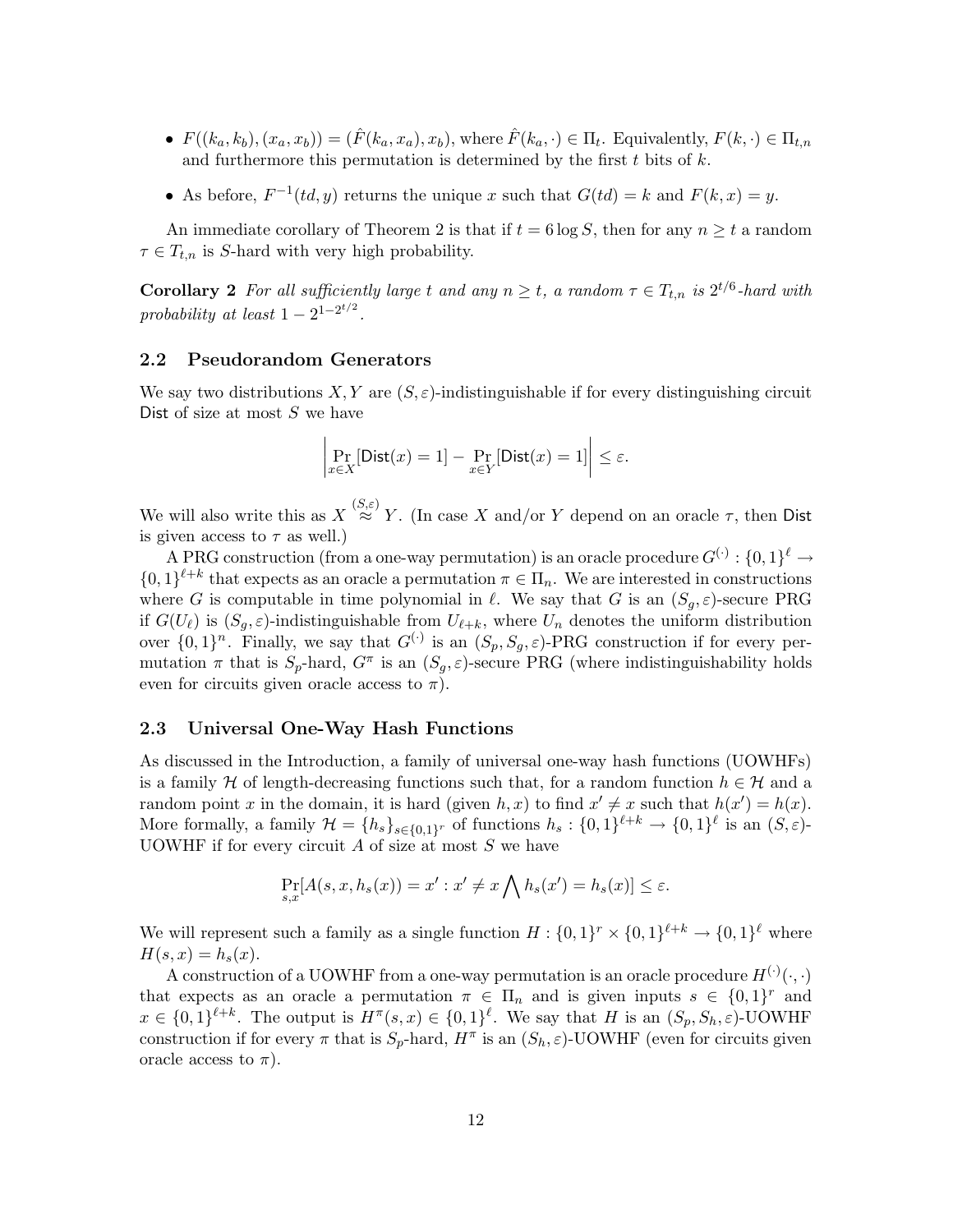#### 2.4 Public- and Private-Key Encryption

**Public-key encryption.** A construction of a public-key encryption scheme for  $m$ -bit messages (based on trapdoor permutations) is a tuple of oracle procedures  $\mathcal{PKE}^{(1)}$  =  $(\mathsf{Gen}^{(\cdot)}, \mathsf{Enc}^{(\cdot)}, \mathsf{Dec}^{(\cdot)})$  that expects as an oracle a trapdoor permutation  $\tau \in T_n$ . These algorithms have the following functionality:

- The key generation algorithm  $Gen^{(\cdot)}$  is a probabilistic algorithm which generates a key pair  $(pk, sk)$ . We say pk is the public key and sk is the secret key.
- The encryption algorithm  $Enc^{(\cdot)}$  is a probabilistic algorithm which, on input a public key pk and a message  $M \in \{0,1\}^m$ , outputs a ciphertext C.
- The *decryption algorithm*  $\text{Dec}^{(\cdot)}$  is a deterministic algorithm which, on input a secret key sk and a ciphertext C, outputs either a message  $M \in \{0,1\}^m$  or  $\perp$ .

We assume that  $\mathcal{PKE}$  is *correct*; that is, for all  $\tau \in T_n$ , all  $(pk, sk)$  output by  $Gen^{\tau}$ , all  $M \in \{0,1\}^m$ , and all C output by  $\mathsf{Enc}^{(\cdot)}(pk, M)$  we have  $\mathsf{Dec}^{(\cdot)}(sk, C) = M$ . Our results can be modified appropriately in case the scheme has a small probability of error.

For  $M \in \{0,1\}^m$ , let  $\mathcal{PKE}(M)$  denote the distribution on the view of an adversary eavesdropping on the encryption of message  $M$ ; i.e.,

$$
\mathcal{PKE}(M) \stackrel{\text{def}}{=} \{ (pk, sk) \leftarrow \mathsf{Gen}; C \leftarrow \mathsf{Enc}(pk, M) : (pk, C) \}.
$$

We say that  $\mathcal{PKE}$  is  $(S_e, \varepsilon)$ -secure if for all  $M_0, M_1 \in \{0, 1\}^m$  we have

$$
\mathcal{PKE}(M_0) \stackrel{(S_e,\varepsilon)}{\approx} \mathcal{PKE}(M_1).
$$

(Note that this corresponds to a definition of indistinguishability, or semantic security [25].) Finally,  $\mathcal{PKE}^{(\cdot)}$  is an  $(S_p, S_e, \varepsilon)$ -PKE construction if for every oracle  $\tau \in T_n$  that is  $S_p$ trapdoor one way,  $\mathcal{P} \mathcal{K} \mathcal{E}^{\tau}$  is  $(S_e, \varepsilon)$ -secure.

**Private-key encryption.** The model for private-key encryption is an appropriate modification of the above. A construction of a private-key encryption scheme for  $m$ -bit messages using k-bit keys (and based on trapdoor permutations) is a tuple  $\mathcal{SKE}^{(.)}$  that expects as an oracle a permutation  $\pi \in \Pi_n$ . In contrast to the public-key setting,  $\mathcal{SKE}^{(\cdot)}$  consists only of algorithms  $Enc^{(\cdot)}$  and  $Dec^{(\cdot)}$ . Algorithm  $Enc^{(\cdot)}$ , which may be probabilistic, takes as input a key sk and a message  $M \in \{0,1\}^m$  and outputs a ciphertext C. Algorithm  $Dec^{(\cdot)}$  is a deterministic algorithm which takes as input a key sk and a ciphertext C and outputs a message M. As in the public-key case, we assume that  $\mathcal{SKE}^{(\cdot)}$  is *correct*; i.e., for all  $\pi \in \Pi_n$ , all  $sk \in \{0,1\}^k$ , all  $M \in \{0,1\}^m$ , and all C output by  $\mathsf{Enc}^{\pi}(sk,M)$  we have  $Dec^{\pi}(sk, C) = M.$ 

For  $M \in \{0,1\}^m$ , denote by  $\mathcal{SKE}^{\pi}(M)$  the probability distribution over the view of an adversary eavesdropping on the communication of message  $M$  (where the shared key sk is chosen uniformly at random); i.e.,

$$
\mathcal{SKE}(M) \stackrel{\text{def}}{=} \left\{ sk \leftarrow \{0,1\}^k; C \leftarrow \mathsf{Enc}(sk,M) : C \right\}.
$$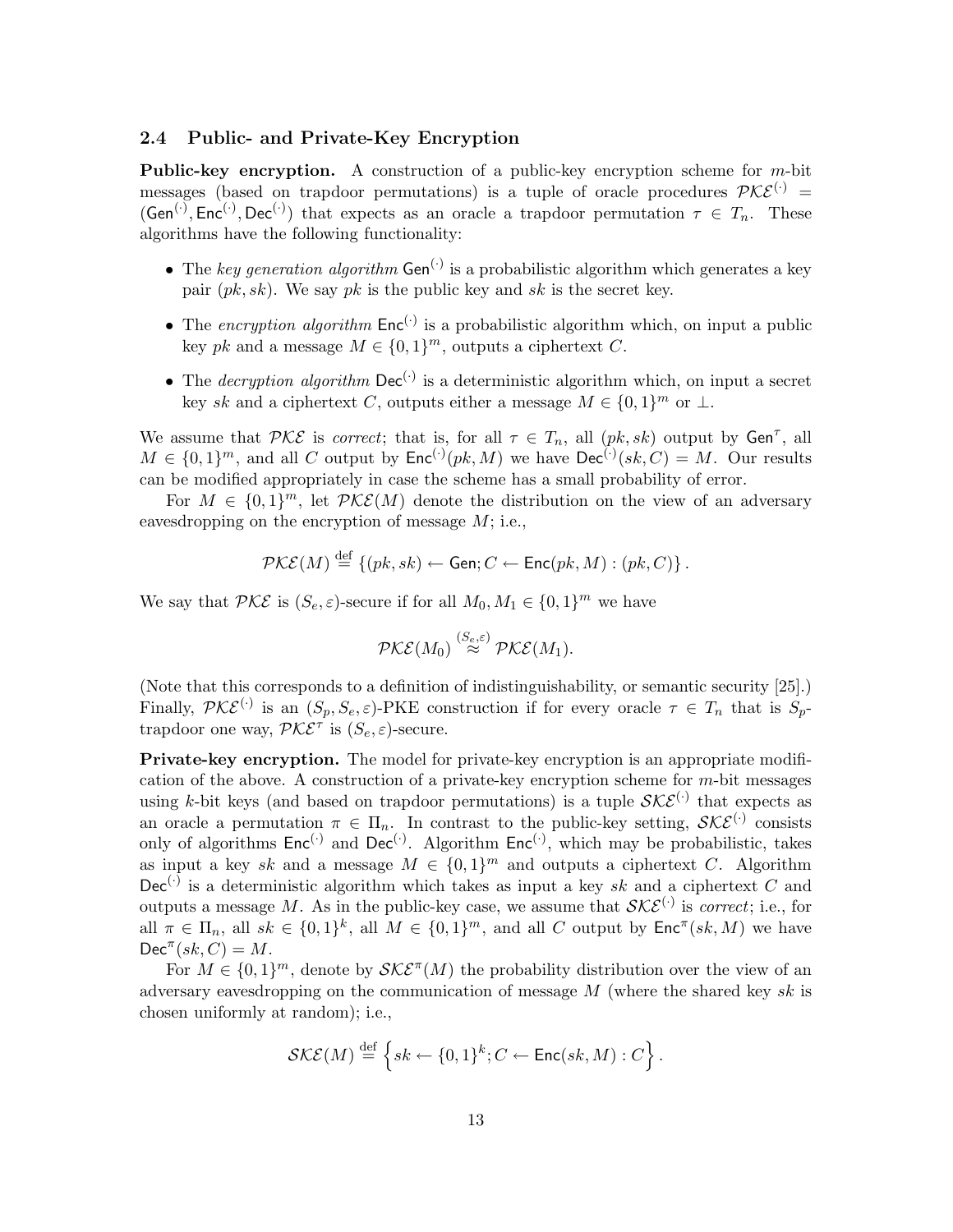We say that  $\mathcal{SKE}$  is  $(S_e, \varepsilon)$ -secure if for all  $M_0, M_1 \in \{0, 1\}^m$  we have:

$$
\mathcal{SKE}(M_0) \stackrel{(S_e,\varepsilon)}{\approx} \mathcal{SKE}(M_1).
$$

Finally,  $\mathcal{SKE}^{(\cdot)}$  is an  $(S_p, S_e, \varepsilon)$ -SKE construction if for every oracle  $\pi \in \Pi_n$  that is  $S_p$ -hard,  $\mathcal{SKE}^{\tau}$  is  $(S_e, \varepsilon)$ -secure.

We remark that the above definition can be extended in the natural way to allow for interactive encryption. Details are omitted.

#### 2.5 Signature Schemes

A construction of a digital signature scheme for m-bit messages (based on one-way permutations) is a tuple of procedures  $\mathcal{SIG}^{(\cdot)}$  that expects as an oracle a permutation  $\pi \in \Pi_n$ . These algorithms have the following functionality:

- The key generation algorithm  $Gen<sup>(.)</sup>$  is a probabilistic algorithm which generates a key pair  $(PK, SK)$ . We say that PK is the public key and SK is the secret key.
- The *signing algorithm* Sign<sup>(.)</sup> is a probabilistic algorithm which, on input SK and a message  $M \in \{0,1\}^m$ , outputs a signature  $\sigma$ .
- The verification algorithm  $Vrfy^{(.)}$  is a deterministic algorithm which, on input PK, a message M, and a signature  $\sigma$ , outputs a single bit.

We assume that  $\mathcal{SIG}^{(\cdot)}$  is *correct*; i.e., for all  $\pi \in \Pi_n$ , all  $(PK, SK)$  output by  $Gen^{\pi}$ , all  $M \in \{0,1\}^m$ , and all  $\sigma$  output by  $\text{Sign}^{\pi}(SK, M)$  we have  $\text{Vrfy}^{\pi}(PK, M, \sigma) = 1$ .

Our definition of a secure signature scheme is relatively weak: we only require the scheme to be secure against existential forgery for an adversary who gets a signature on a single, random message (i.e., we consider a *one-time signature scheme* secure under *random*message attack). Our lower bounds apply even to "weakly-secure" schemes of this type. Since any signature scheme secure against adaptive chosen-message attack (cf. [26]) trivially achieves this "weak" level of security, our results immediately imply a bound for the more general case. Furthermore, we remark that it is easy to covert any such scheme to a one-time scheme secure against a *chosen-message* attack: run two of the "basic" schemes in parallel to obtain keys  $(PK_1, SK_1)$  and  $(PK_2, SK_2)$ , set  $PK = (PK_1, PK_2)$ ; to sign a message  $M \in \{0,1\}^m$ , choose random  $r \in \{0,1\}^m$ , sign r using  $SK_1$  and  $r \oplus M$  using  $SK_2$ , and output both signatures.

Formally, signature scheme  $\mathcal{SIG}$  is  $(S_{\Sigma}, \varepsilon)$ -secure if for all circuits A of size at most  $S_{\Sigma}$ we have

$$
\Pr\left[\begin{array}{l} (PK, SK) \leftarrow \mathsf{Gen} ; M \leftarrow \{0, 1\}^m; \\ \sigma \leftarrow \mathsf{Sign}(SK, M); (M', \sigma') := A(PK, M, \sigma) : \\ \mathsf{Vrfy}(PK, M', \sigma') = 1 \bigwedge M' \neq M \end{array}\right] \leq \varepsilon.
$$

Finally,  $\mathcal{SIG}^{(\cdot)}$  is an  $(S_p, S_\Sigma, \varepsilon)$ -signature construction if for every oracle  $\pi \in \Pi_n$  that is  $S_p$ -hard,  $\mathcal{SIG}^{\pi}$  is  $(S_{\Sigma}, \varepsilon)$ -secure.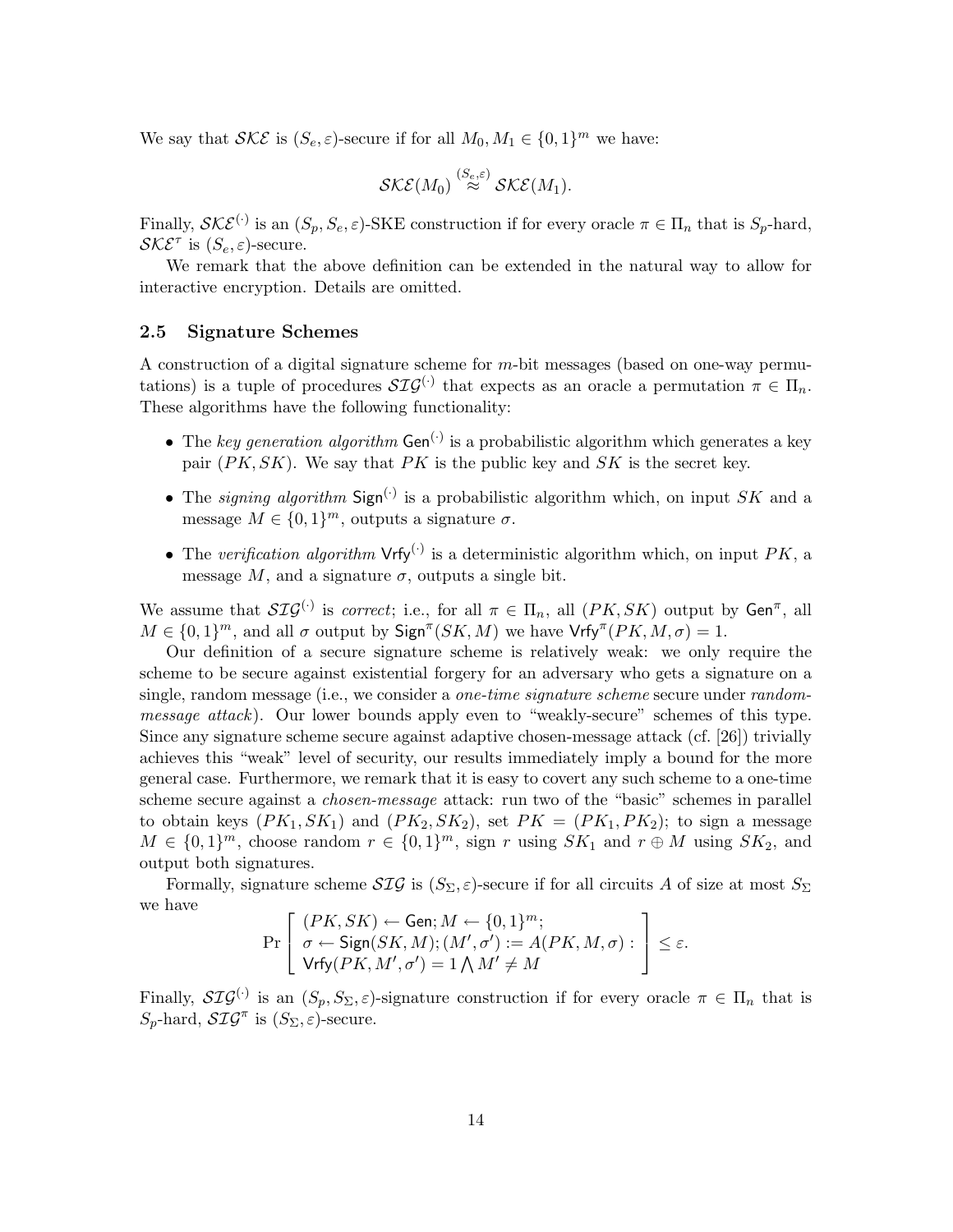## 3 Lower Bounds

#### 3.1 Pseudorandom Generators

In this section we show our lower bound for PRG constructions. We start from a PRG construction  $G^{(\cdot)}(\cdot)$  that expects as an oracle a permutation  $\pi : \{0,1\}^n \to \{0,1\}^n$ . We assume that G stretches an  $\ell$ -bit seed into an  $(\ell + k)$ -bit output.

Suppose that G is a provable construction such that if  $\pi$  is  $S_p$ -hard then G is secure; we prove that unless G queries  $\pi$  in at least  $\Omega(k/\log S_p)$  places, it is possible to derive from G an unconditional pseudorandom generator. The basic idea of the proof is as follows: let  $t = O(\log S_p)$ . First, note that if G uses as an oracle a  $\pi$  chosen randomly from  $\Pi_{t,n}$ , then G is a secure PRG with all but negligible probability (since a random permutation from  $\Pi_{t,n}$  is  $S_p$ -hard with all but negligible probability). Now, if G queries the oracle at only a few (say,  $q$ ) points, we can encode the answers to these queries in the seed of the PRG itself. Furthermore, this encoding is "short" since only  $t$  bits are needed to answer a query to  $\pi \in \Pi_{t,n}$ . We thus obtain a PRG  $G' : \{0,1\}^{\ell'} \to \{0,1\}^{\ell+k}$  which uses no oracle at all, but which is able to "simulate" the computation of  $G$  when using a random permutation oracle. The desired bound comes from the fact that  $G'$  still stretches its input provided that  $\ell'$  is smaller than  $\ell + k$ . But  $\ell' \leq qt + \ell$  since qt bounds the number of bits needed to encode the t-bit answers to G's q queries, plus one needs  $\ell$  bits to encode the original seed of G.

**Theorem 3** Let  $G^{(\cdot)}$  :  $\{0,1\}^{\ell} \rightarrow \{0,1\}^{\ell+k}$  be an  $(S_p, S_g, \varepsilon)$ -PRG construction that makes q queries to an oracle  $\pi$   $\in$   $\Pi_n$ , and assume (without loss of generality)  $\varepsilon$   $>$   $2^{-S_p}$ . If  $q < k/(5 \log S_p)$  then there exists an  $(S_g, 2\varepsilon)$ -secure PRG  $G' : \{0,1\}^{\ell'} \to \{0,1\}^{\ell+k}$  (with  $\ell' < \ell + k$ ) without access to a permutation oracle.

**Proof** Since  $G^{(\cdot)}$  is an  $(S_p, S_g, \varepsilon)$ -PRG construction, this means that if  $\pi : \{0,1\}^n \to$  $\{0,1\}^n$  is  $S_p$ -hard then for any statistical test (distinguisher) T of size  $\leq S_g$  we have

$$
\left| \Pr_{x \in U_{\ell+k}}[T^{\pi}(x) = 1] - \Pr_{s \in U_{\ell}}[T^{\pi}(G^{\pi}(s)) = 1] \right| \le \varepsilon.
$$

Let  $t = 5 \log S_p$ . From Corollary 1 we know that a random permutation  $\pi \in \Pi_{t,n}$  is  $S_p$ -hard with probability greater than  $1 - 2^{-2^{t/2}}$ . An averaging argument thus shows that for any circuit T of size  $\leq S_q$  we have

$$
\left| \Pr_{x \in U_{\ell+k}}[T(x) = 1] - \Pr_{\pi \in \Pi_{t,n}}[T(G^{\pi}(s)) = 1] \right| < \varepsilon + 2^{-2^{t/2}} \le 2\varepsilon.
$$
\n(4)

(Note that eliminating T's access to  $\pi$  only makes T less powerful.)

Recall that any  $\pi \in \Pi_{t,n}$  operates only on its first t input bits; i.e., any such  $\pi$  satisfies  $\pi(a,b) = (\hat{\pi}(a),b)$  where  $\hat{\pi}$  is a permutation over  $\{0,1\}^t$ . Without loss of generality, we now assume that G always queries  $\pi$  with strings having distinct t-prefixes. Indeed, for any G asking arbitrary queries, one can construct a  $\widehat{G}$  with essentially the same running time, such that if G asks  $(a, b)$  with a equal to the t-prefix of a previous query,  $\hat{G}$  simulates the answer without querying  $\pi$  using the previously-obtained value of  $\hat{\pi}(a)$ . In general the behavior of  $\widehat{G}$  is different than that of G, but when we restrict to  $\pi \in \Pi_{t,n}$  they are equivalent.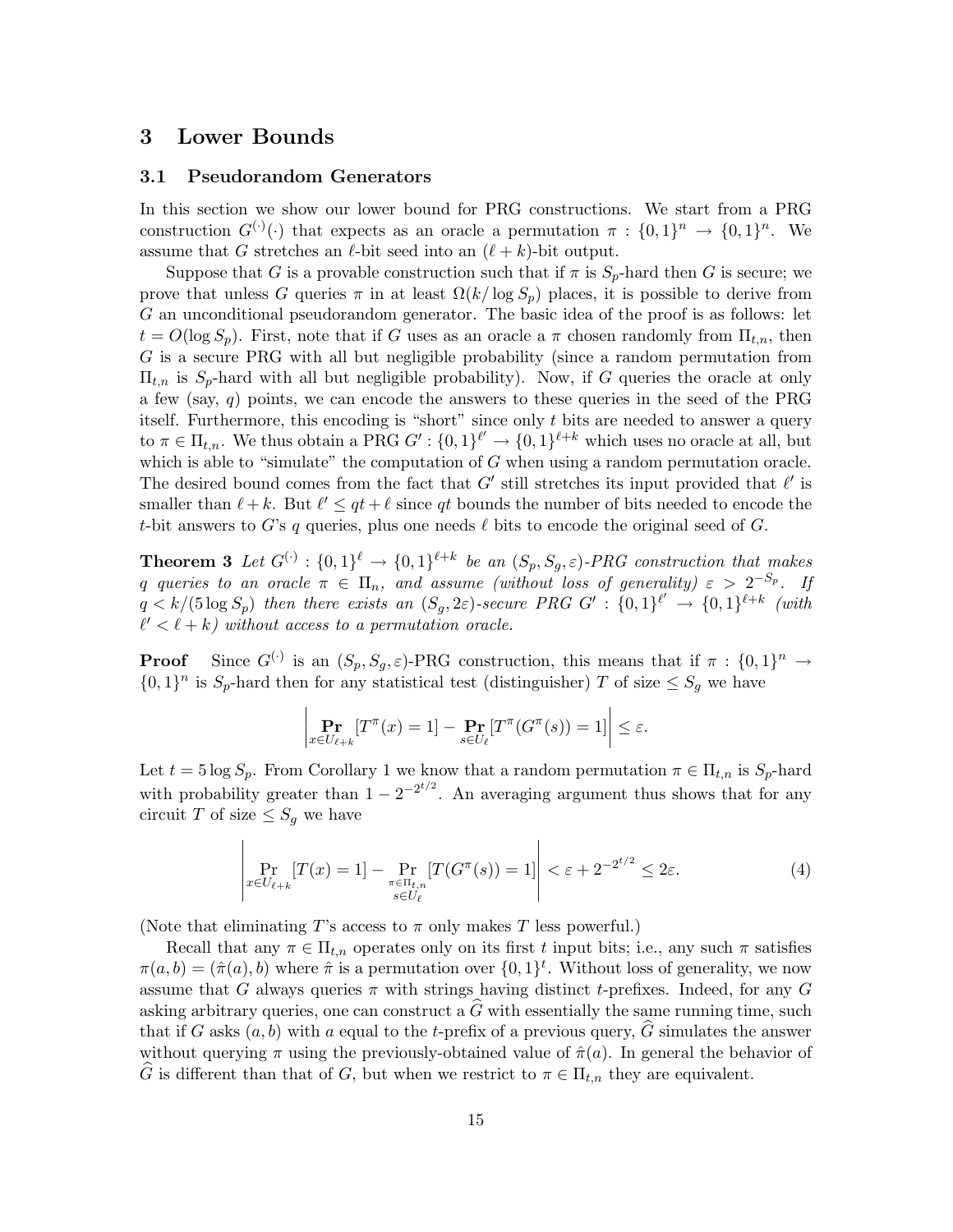By assumption, G queries  $\pi$  at most  $q < k/t$  times. We now construct G' which takes as input a seed s' of length  $\ell' \stackrel{\text{def}}{=} \ell + \log \left( \Pi_{i=0}^{q-1} (2^t - i) \right) < \ell + qt < \ell + k$ . The first  $\ell$  bits of s' are used by  $G'$  to define a value s, and the remaining bits are used to select q distinct elements  $y_1, \ldots, y_q \in \{0,1\}^t$ . We then define

$$
G'(s,y_1,\ldots,y_q)\stackrel{\text{def}}{=} G^{y_1,\ldots,y_q}(s),
$$

where the notation  $G^{y_1,...,y_q}(s)$  denotes the computation of  $G^{(\cdot)}$  on input s when its i<sup>th</sup> oracle query  $x_i = (a_i, b_i)$  (with  $|a_i| = t$ ) is answered with  $(y_i, b)$ . (Here we use the fact that the *t*-prefixes of  $G$ 's queries are distinct.)

G' stretches its input by at least one bit, and requires no oracle access. Furthermore,

$$
\{G'(s')\}_{s'\in\{0,1\}^{\ell'}} \equiv \{G^\pi(s)\}_{\pi \in \Pi_{t,n}}, s \in U_\ell.
$$

a sa

Equation (4) now immediately implies that  $G'$  is an  $(S_g, 2\varepsilon)$ -secure PRG.

## 3.2 Universal One-Way Hash Functions

Let  $H^{(\cdot)}: \{0,1\}^r \times \{0,1\}^{\ell+k} \to \{0,1\}^{\ell}$  be a UOWHF construction compressing  $\ell + k$ bit inputs to  $\ell$ -bit outputs, which expects as an oracle a permutation  $\pi \in \Pi_n$ . We show that if the construction makes  $q < k/(q \log S)$  queries to  $\pi$  (where S is the security of the permutation), then it is possible to derive an unconditionally-secure construction of a UOWHF (i.e., without any access to  $\pi$ ).

As in the case of PRGs, we first observe that H is secure when  $\pi$  is chosen uniformly from  $\Pi_{t,n}$ , for  $t = 5 \log S$ . We then show that the computation of H can be simulated by an H', without oracle access to  $\pi$ , by including as part of the key the t-prefixes of the answers for the q queries H makes to  $\pi$ . Furthermore, we include in the output of H' the t-prefixes of the q queries themselves. (Recall that when  $\pi \in \Pi_{t,n}$ , only the t-prefixes of the queries and answers are relevant.) Note that as long as  $\ell + qt < \ell + k$ , the new function H' is still length-decreasing. The crux of the proof is then to show that if an adversary can find a collision in  $H'$ , then there exists an adversary that can find a collision in  $H$  (which is impossible by assumption). Hence,  $H'$  is an unconditionally-secure UOWHF.

**Theorem 4** Let  $H^{(\cdot)}: \{0,1\}^r \times \{0,1\}^{\ell+k} \to \{0,1\}^{\ell}$  be an  $(S_p, S_h, \varepsilon)$ -UOWHF construction that makes q queries to an oracle  $\pi \in \Pi_n$ , and assume (without loss of generality) that  $\varepsilon > 2^{-S_p}$ . If  $q < k/(5 \log S_p)$  then there exists an  $(S_h - S_H, 2\varepsilon)$ -secure UOWHF H':  ${0,1}^{r'} \times {0,1}^{\overline{\ell}+k} \rightarrow {0,1}^{\overline{\ell}'}$  (with  $\ell' < \ell + k$ ) without access to a permutation oracle, where  $S_H$  is the size of the circuit computing  $H$ .

**Proof** Since  $H^{(\cdot)}$  is an  $(S_p, S_h, \varepsilon)$ -UOWHF construction, this means that if  $\pi \in \Pi_n$  is  $S_p$ -hard then any circuit A of size  $\leq S_h$  finds a collision with probability at most  $\varepsilon$ ; that is

$$
\Pr_{\substack{s \in U_r \\ z \in U_{\ell+k}}} \left[ A^{\pi}(s, z, H^{\pi}(s, z)) = z' : z' \neq z \bigwedge H^{\pi}(s, z') = H^{\pi}(s, z) \right] \leq \varepsilon.
$$

We say that z' in the above experiment is a *strong collision* if  $z' \neq z$ ,  $H^{\pi}(s, z') = H^{\pi}(s, z)$ , and furthermore the t-prefixes of the q queries made during the computation of  $H^{\pi}(s, z')$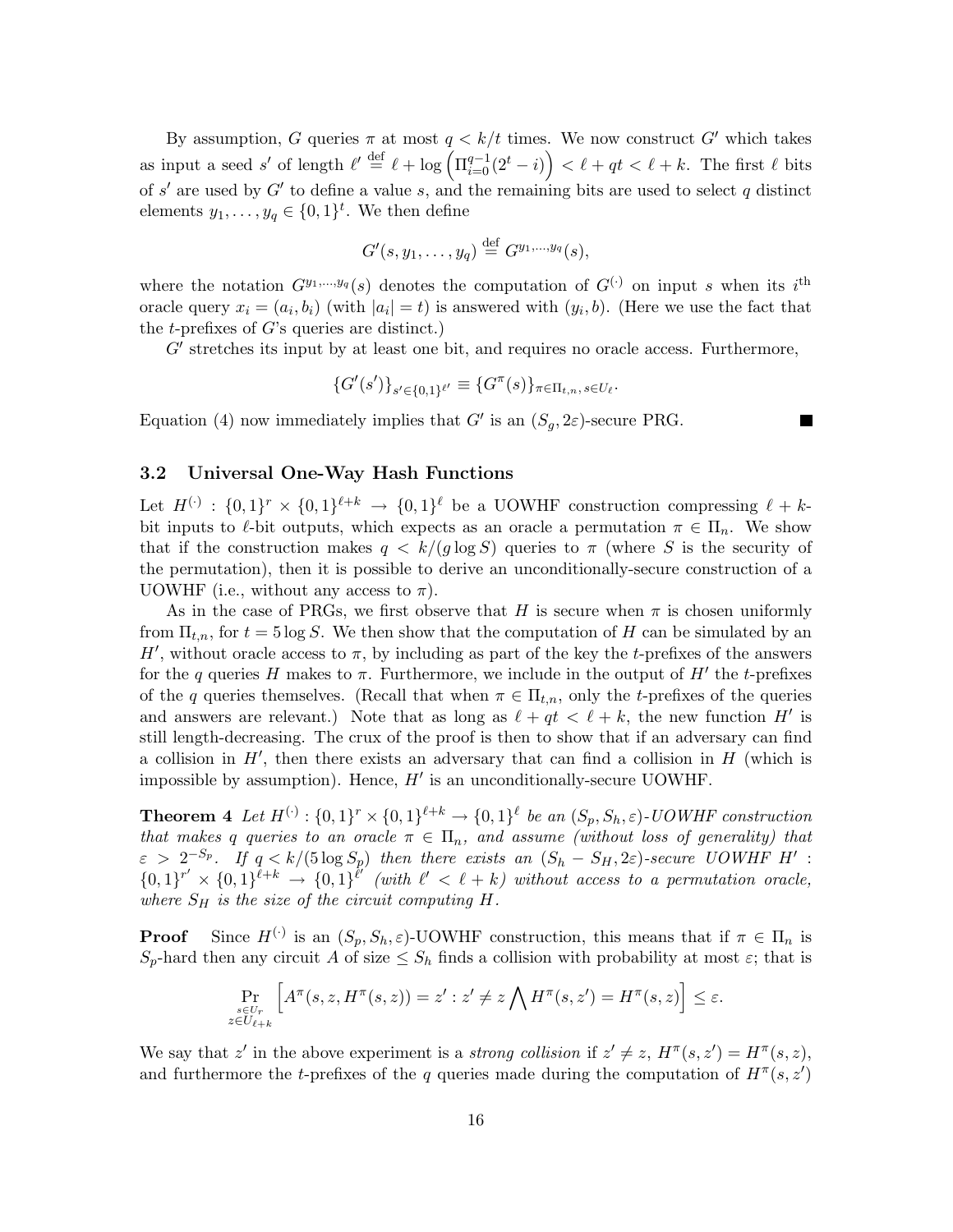are the same (and occur in the same order) as the t-prefixes of the  $q$  queries made during the computation of  $H^{\pi}(s, z)$ . Clearly, if  $\pi$  is  $S_p$ -hard and A has size at most  $S_h$  we have

$$
\Pr_{\substack{s \in U_r \\ z \in U_{\ell+k}}} \left[ A^{\pi}(s, z, H^{\pi}(s, z)) = z' : z' \text{ is a strong collision} \right] \le \varepsilon.
$$

We now restrict the class of adversaries A under consideration: we consider adversaries that do not access  $\pi$  arbitrarily, but are instead simply given the t-prefixes of the queries and answers made during the computation of  $H^{\pi}(s, z)$ . Since such restricted adversaries can be simulated by general adversaries with overhead  $S_H$  (recall that this is the size of the circuit computing H), we have that if  $\pi$  is  $S_p$ -hard and A is a circuit of size  $\leq S_h - S_H$  then

$$
\Pr_{\substack{s \in U_r \\ z \in U_{\ell+k}}} [A(s, z, H^{\pi}(s, z), x_1, \dots, x_q, y_1, \dots, y_q) = z' : z' \text{ is a strong collision}] \leq \varepsilon,
$$

where  $x_1, \ldots, x_q$  are the t-prefixes of the q queries made to  $\pi$  during computation of  $H^{\pi}(s, z)$ , and  $y_1, \ldots, y_q$  are the *t*-prefixes of the corresponding answers.

Let  $t = 5 \log S_p$ . From Corollary 1 we know that a random permutation  $\pi \in \Pi_{t,n}$  is  $S_p$ -hard with probability greater than  $1-2^{-2^{t/2}} > 1-\varepsilon$ . An averaging argument thus shows that for any circuit A of size  $\leq S_h - S_H$  we have

$$
\Pr_{\substack{\pi \in \Pi_{t,n} \\ s \in U_r, z \in U_{\ell+k}}} \left[ A(s, z, H^{\pi}(s, z), x_1, \dots, x_q, y_1, \dots, y_q) = z' : z' \text{ is a strong collision} \right] < 2\varepsilon. \tag{5}
$$

As in the proof of Theorem 3, we may assume without loss of generality that H queries  $\pi$ on points with distinct *t*-prefixes. Consider the function  $H'$ :  $\{0,1\}^{r'} \times \{0,1\}^{\ell+k} \to \{0,1\}^{\ell'}$ defined as follows, where  $r' \leq r + qt$  and  $\ell' = \ell + qt$ :

$$
H'((s, y_1, \ldots, y_q), z) \stackrel{\text{def}}{=} H^{y_1, \ldots, y_q}(s, z), x_1, \ldots, x_q,
$$

where by  $H^{y_1,...,y_q}(s, z)$  we mean the computation of  $H^{(\cdot)}(s, z)$  when its i<sup>th</sup> oracle query  $(a_i, b_i)$  (with  $|a_i| = t$ ) is answered with  $(y_i, b_i)$ , and where  $x_i, \ldots, x_q$  denote the *t*-prefixes of the q oracle queries made (i.e.,  $x_i = a_i$ ).

Note that any collision in  $H'$  gives a strong collision for  $H$ ; this observation and Equation (5) show that for any adversary A of size  $\leq S_h - S_H$  we have

$$
\Pr_{\substack{s' \in U_{r'} \\ z \in U_{\ell+k}}} \left[ A(s', z, H'(s', z)) = z' : z' \neq z \bigwedge H'(s', z') = H'(s', z) \right] < 2\varepsilon.
$$

Furthermore, if  $q < k/t$  then  $\ell' < \ell + k$ , so  $H'(s', \cdot)$  is a length-decreasing function. Since  $H'$  does not invoke any oracle, this completes the proof.

<sup>&</sup>lt;sup>6</sup>As in the proof of Theorem 3, at most qt bits are needed to specify q distinct elements in  $\{0,1\}^t$ .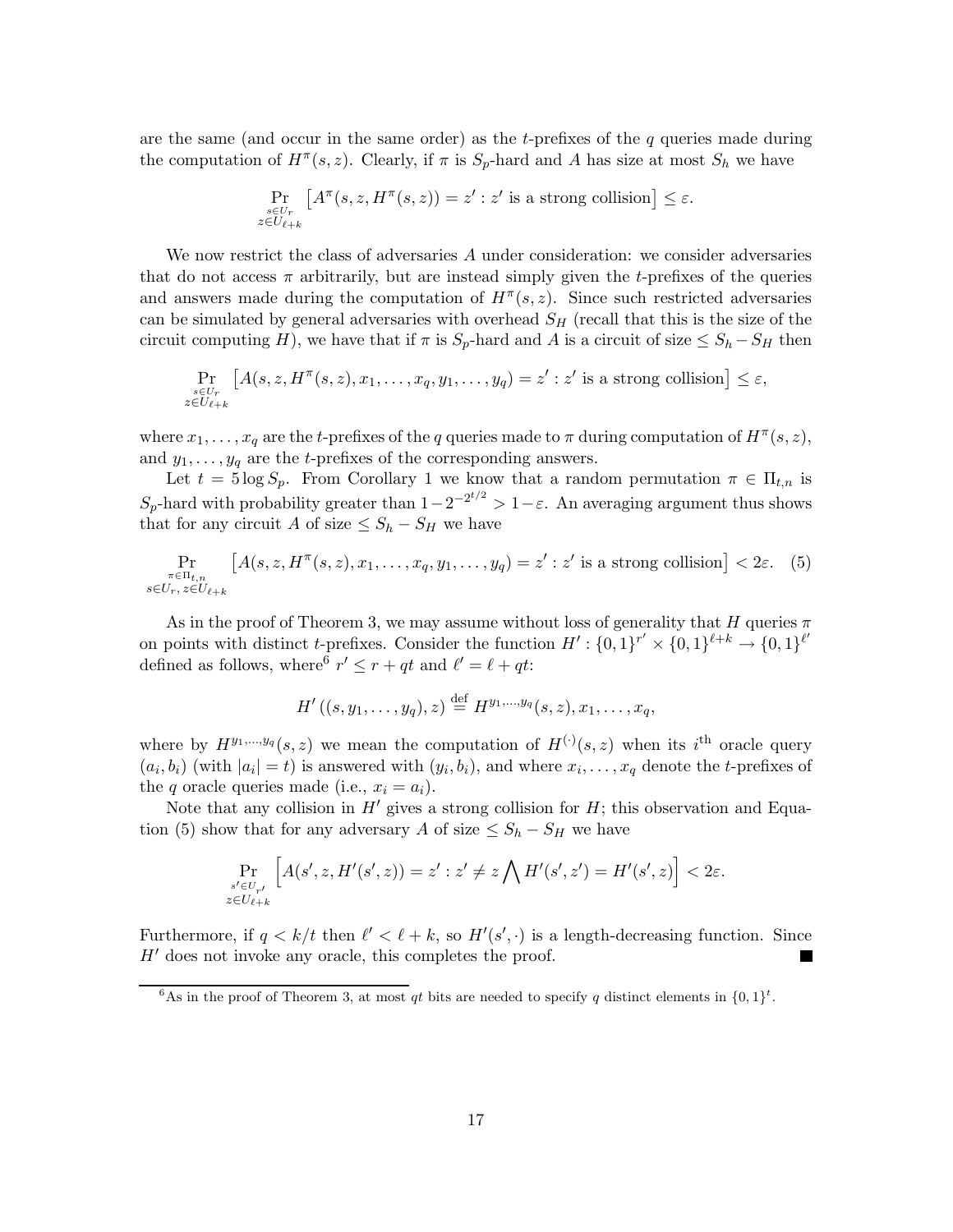#### 3.3 Public-Key Encryption

Let  $\mathcal{PKE}^{(\cdot)} = (\mathsf{Gen}^{(\cdot)}, \mathsf{Enc}^{(\cdot)}, \mathsf{Dec}^{(\cdot)})$  be an  $(S_p, S_e, \varepsilon)$ -PKE construction for messages of length m which expects to access an oracle  $\tau \in T_n$ . We prove that unless  $\mathsf{Enc}^\tau$  queries  $\tau$  at least  $\Omega(m/\log S_p)$  times, there exists a one-way function which does not require any oracle access. Our proof proceeds by showing that unless  $\text{Enc}^{\tau}$  makes at least  $\Omega(m/\log S_{tp})$  queries to  $\tau$ , we can explicitly construct an interactive, private-key encryption scheme ( $Enc', Dec'$ ) requiring no access to the oracle and in which the encrypted message is longer than the shared key. Using a previous result of Impagliazzo and Luby [30] (see also Lemma 1), this implies the existence of a one-way function.

As in the previous proofs, we first observe that a random  $\tau \in T_{t,n}$  is  $S_p$ -hard with all but negligible probability when  $t = 6 \log S_p$  (cf. Corollary 2). To construct an interactive, private-key encryption scheme without access to an oracle, we would like to have the parties "simulate" a random  $\tau$  by appropriately choosing random t-prefixes for the answers to their queries, as needed. However, due to the interactive nature of the task, a problem arises. The bits to simulate  $\tau$  cannot be included in the private key, since the encryption and decryption algorithms may make their queries in different order and, indeed, may make different queries altogether! An additional problem is that the queries made by these algorithms may depend on the message being encrypted, and thus may not be known in advance at the time the key is shared.

A second possibility that comes to mind is to have each party include, along with its message to the other party, a list of t-prefixes for the queries and answers generated thus far in accessing  $\tau$ . In this case, however, privacy is no longer guaranteed as the queries may reveal information about the message. But this may easily be remedied in the privatekey setting: the parties simply share a sufficiently-long one-time pad in advance and then "encrypt" their queries and answers using this pad.

Let  $q_q$  be the number of queries made to  $\tau$  by Gen, and let  $q_e$  be the number of queries made by Enc. The private-key encryption scheme outlined above requires a shared key of size roughly  $2t \cdot (q_q + q_e)$  to encrypt an m-bit message. Recalling the result of Impagliazzo and Luby [30], if  $q_q + q_e < m/2t$  then the key is shorter than the message and a one-way function exists. This already gives a "weak" lower bound. To obtain the better lower bound  $q_e < m/t$  (so that we bound the efficiency of encryption alone), additional work is needed; details are given in the proof of Theorem 5.

We begin by showing that the existence of a private-key encryption scheme (Enc, Dec) which securely encrypts messages longer than the shared key implies the existence of a one-way function. Although this result is already known [30] (without the concrete bounds given below), we give a much simpler and more direct proof. We stress that the result applies even to an interactive encryption protocol.

**Lemma 1** Let (Enc, Dec) be an  $(S, \delta)$ -secure private-key encryption scheme for messages of length m using a shared key of length  $k < m$ . Let  $S_e$  be the size of the circuit for Enc. Then for any  $\ell \in \mathbb{N}$  there exists a function f which is  $(S - 2\ell S_e, \ell \delta + 2^{-\ell(m-k)})$ -one way.

**Proof** We prove the theorem for non-interactive encryption schemes; extension to the case of interactive encryption is straightforward. First note that, via standard hybrid argument, running  $\ell$  independent copies of (Enc, Dec) yields an  $(S - \ell S_e, \ell \delta)$ -secure private-key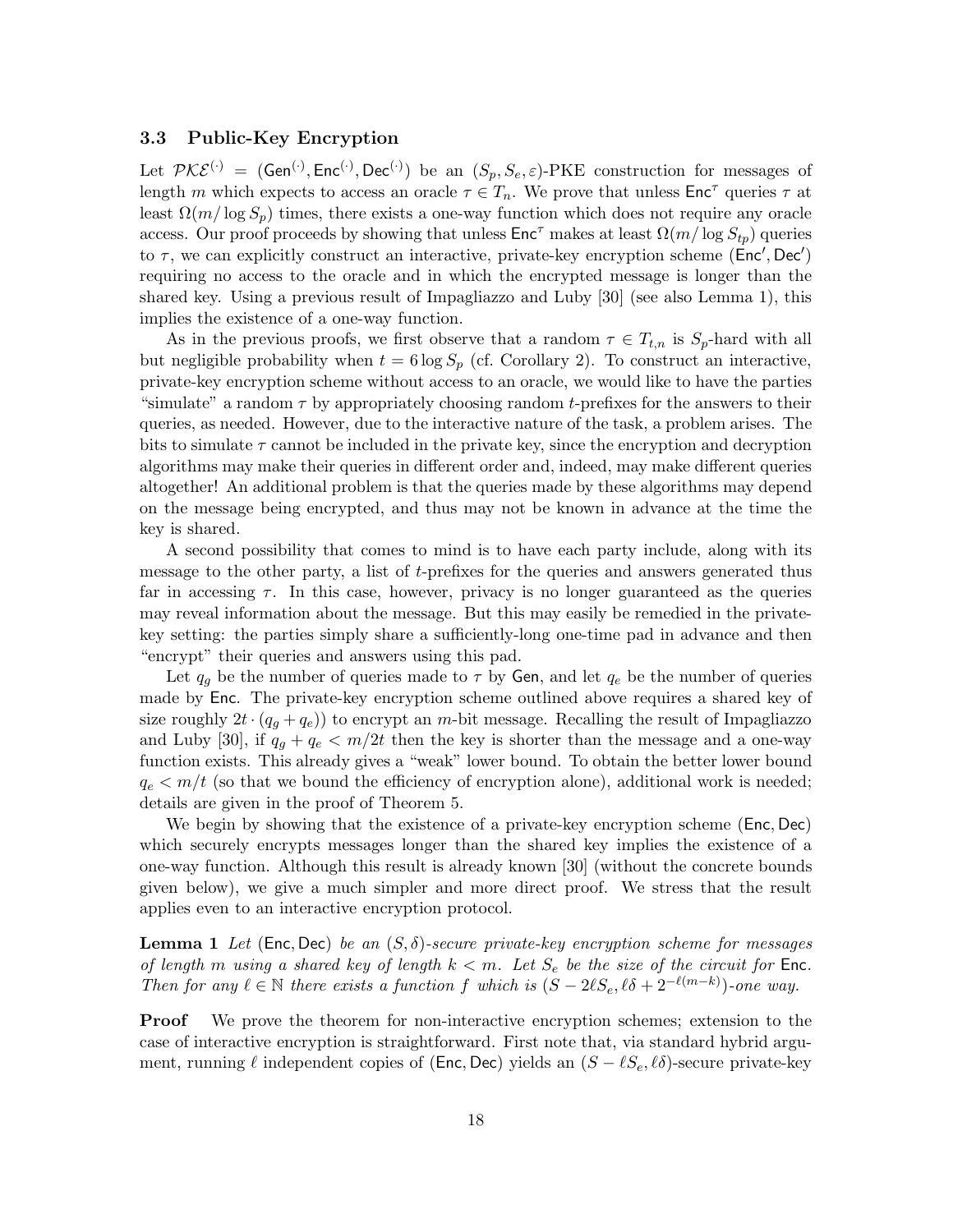encryption scheme for messages of length  $\ell m$  in which the shared key has length  $\ell k$ . Let  $\mathcal{SKE}_{\ell} = (\mathsf{Enc}_{\ell}, \mathsf{Dec}_{\ell})$  denote this modified scheme.

Define f by  $f(sk, M, \omega) = \text{Enc}_{\ell}(sk, M; \omega) || M$ , where  $\omega$  represents the random coins used by  $\textsf{Enc}_{\ell}$ . We claim that this function is  $(S', \delta')$ -one way, where  $S' = S - 2\ell S_e$  and  $\delta' = \ell \delta + 2^{-\ell(m-k)}$ . Assume the contrary. Then there is an algorithm B of size at most S' for which  $\textsf{Succ}_{B,f} > \delta'$ , where

$$
\begin{aligned}\n\mathsf{Succ}_{B,f} & \stackrel{\text{def}}{=} \\
\Pr\left[sk \leftarrow \{0,1\}^{\ell k}; M \leftarrow \{0,1\}^{\ell m}; C \leftarrow \mathsf{Enc}_{\ell}(sk, M) : B(C||M) \in f^{-1}(C||M)\right].\n\end{aligned}
$$

We use B to construct an algorithm A of size at most  $S - \ell S_e$  for which  $\text{Succ}_{A, \mathcal{SKE}_\ell} > \ell \delta$ , where

$$
\text{Succ}_{A, \mathcal{SKE}_{\ell}} \stackrel{\text{def}}{=} \left| \Pr_{\substack{M_0, M_1 \in \{0, 1\}^{\ell m} \\ C \in \mathcal{SKE}_{\ell}(M_0)}} [A(M_0, M_1, C) = 1] - \Pr_{\substack{M_0, M_1 \in \{0, 1\}^{\ell m} \\ C \in \mathcal{SKE}_{\ell}(M_1)}} [A(M_0, M_1, C) = 1] \right|.
$$

This implies that there exist two messages  $M_0$ ,  $M_1$  for which A can distinguish encryptions of  $M_0$  from encryptions of  $M_1$  with probability better than  $\ell \delta$ , contradicting the assumed security of  $(\mathsf{Enc}_\ell, \mathsf{Dec}_\ell)$ . Thus, we are done once we have demonstrated such an A.

Define A as follows: on input  $(M_0, M_1, C)$ , algorithm A runs  $B(C||M_0)$  to obtain the result  $sk' || M' || \omega'$ . It then checks whether  $f(sk', M', \omega') \stackrel{?}{=} C || M_0$ . If so (i.e., B has succeeded in inverting f), then A outputs 1. Otherwise, A outputs 0. Note that  $|A| = |B| + \ell S_e \le$  $S - \ell S_e$ , as required.

First note that

$$
\Pr_{\substack{M_0, M_1 \in \{0, 1\}^{\ell m} \\ C \in \mathcal{SKE}_{\ell}(M_0)}}[A(M_0, M_1, C) = 1] = \mathsf{Succ}_{B, f} > \delta'.
$$

Secondly, we have

$$
\Pr_{\substack{M_0, M_1 \in \{0, 1\}^{\ell m} \\ C \in \mathcal{SKE}_{\ell}(M_1)}} [A(M_0, M_1, C) = 1] \n\leq \Pr[sk \leftarrow \{0, 1\}^{\ell k}; M_0, M_1 \leftarrow \{0, 1\}^{\ell m}; \nC \leftarrow \text{Enc}_{\ell}(sk, M_1) : \exists sk' \text{ s.t. } \text{Dec}_{\ell}(sk', C) = M_0] \n\leq \sum_{sk' \in \{0, 1\}^{\ell k}} \Pr[sk \leftarrow \{0, 1\}^{\ell k}; M_0, M_1 \leftarrow \{0, 1\}^{\ell m}; \nC \leftarrow \text{Enc}_{\ell}(sk, M_1) : \text{Dec}_{\ell}(sk', C) = M_0] \n\leq \sum_{sk' \in \{0, 1\}^{\ell k}} 2^{-\ell m} \n= 2^{\ell(k - m)}.
$$

(The third inequality is due to the fact that the distribution on  $M_0$  is independent of  $\mathsf{Dec}_{\ell}(sk', C)$ , and hence the probability that these are equal is at most  $2^{-\ell m}$ .) But then

$$
\mathsf{Succ}_{A, \mathcal{SKE}_{\ell}} > \delta' - 2^{\ell(k-m)} \geq \ell \delta,
$$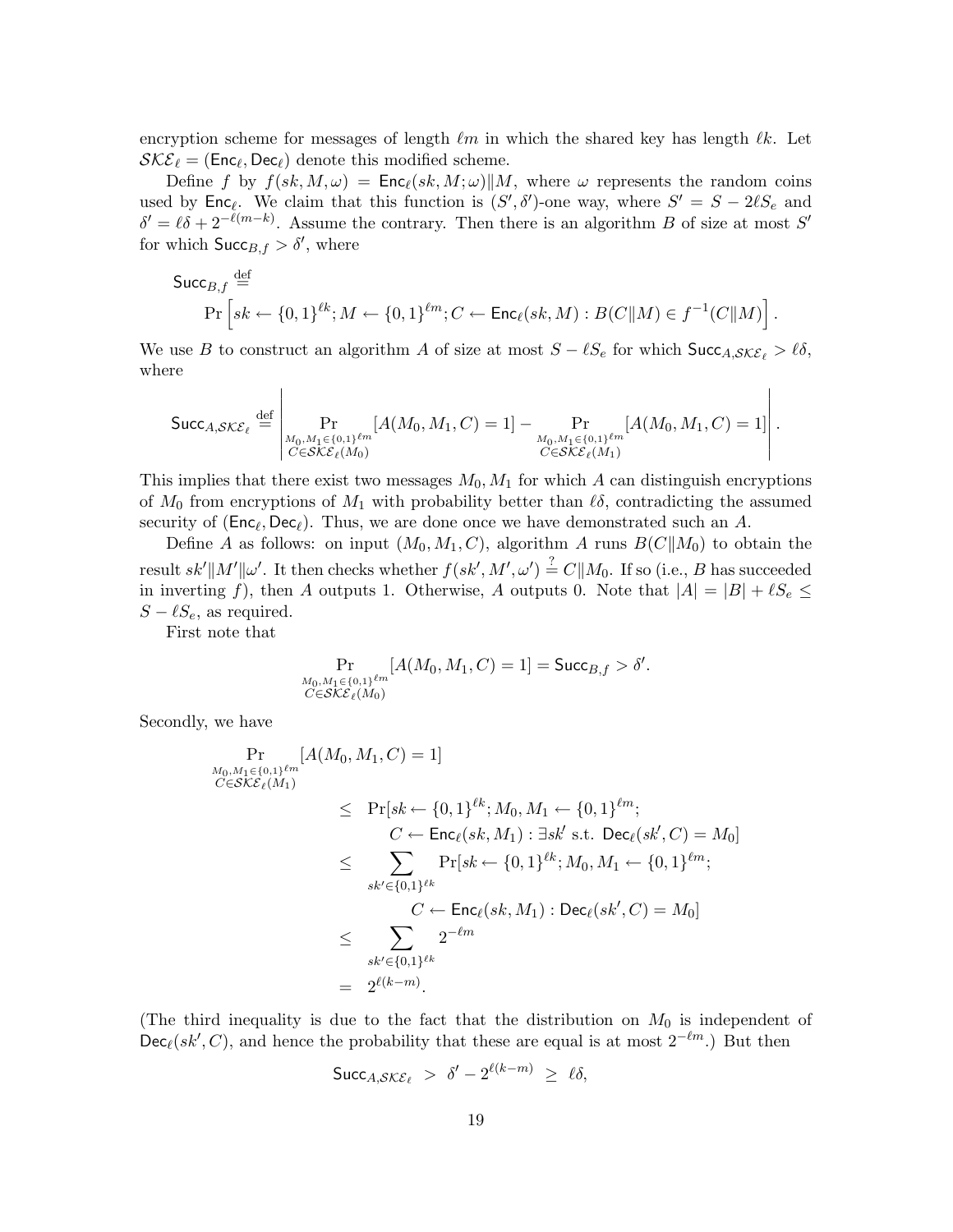as desired.

Our main result of this section follows.

**Theorem 5** Let  $\mathcal{PKE}^{(\cdot)}$  be an  $(S_p, S_e, \varepsilon)$ -PKE construction for messages of length m, and let  $t = 6 \log S_p$ . Assume Gen makes  $q_q$  queries to an oracle  $\tau \in T_n$  and Enc makes  $q_e$ queries to  $\tau$ ; set  $\ell = 2 \cdot \lceil 5tq_g/(m - 5tq_e) \rceil$ . Assume further that  $\varepsilon < (1/4 - 2^{1-S_p})/\ell$ . If  $q_e < m/5t$ , then there exists an  $(S_e - 3\ell S_{\text{Enc}}, 3/4)$ -one-way function (without access to any oracle), where  $S_{\text{Enc}}$  is the size of the circuit for  $\text{Enc}$ .

**Proof** Note that we did not try to optimize the constants in the proof or the required bound on  $\varepsilon$ . In applications of cryptographic interest,  $S_p$  and  $S_e$  are super-polynomial, S<sub>Enc</sub>,  $q_g$ ,  $q_e$ , and m are (small) polynomials, and  $\varepsilon$  is negligible; thus,  $\varepsilon \ll (1/4 - 2^{1-S_p})/\ell$ and  $S_e \gg 3\ell S_{\text{Enc}}$  anyway.

Let  $\mathcal{PKE}^{(\cdot)} = (\mathsf{Gen}^{(\cdot)}, \mathsf{Enc}^{(\cdot)}, \mathsf{Dec}^{(\cdot)})$ . As in the proof of Lemma 1, for any  $\ell \in \mathbb{N}$  we may construct a public-key encryption scheme  $\mathcal{PKE}_{\ell}^{(\cdot)} = (\mathsf{Gen}_{\ell}^{(\cdot)}, \mathsf{Enc}_{\ell}^{(\cdot)}, \mathsf{Dec}_{\ell}^{(\cdot)})$  for  $\ell m$ -bit messages in the natural way; furthermore, we may set  $Gen_\ell = Gen$  since we are now in the public-key setting and so key generation need only be done once. It is easy to see (via hybrid argument) that  $\mathcal{PKE}_{\ell}^{(.)}$  is an  $(S_p, S_e - \ell S_{\text{Enc}}, \ell \varepsilon)$ -PKE construction, where the number of queries made by  $Gen_{\ell}$  is  $q_g$  and the number of queries made by  $Enc_{\ell}$  is at most  $\ell q_e$ .

Set  $\ell = 2 \cdot [5t \, q_g/(m - 5t \, q_e)]$  as in the statement of the theorem, and let  $S' = S_e - \ell S_{\text{Enc}}$ and  $\delta = \ell \varepsilon + 2^{1-S_p}$ . We use  $\mathcal{PKE}^{(+)}_{\ell}$  to construct an  $(S', \delta)$ -secure interactive, private-key encryption scheme  $\mathcal{SKE} = (\text{Enc}', \text{Dec}')$  for  $\ell m$ -bit messages in which the shared key will have length  $5t \cdot (q_q + \ell q_e)$ . Furthermore,  $\mathcal{SKE}$  will require no access to the trapdoor permutation oracle. Finally, we have  $5t \cdot (q_q + \ell q_e) < \ell m$  (in fact,  $\ell m - 5t \cdot (q_q + \ell q_e) \ge 1$ ) and  $\delta < 1/4$ ; thus, application of Lemma 1 (with  $\ell = 1$  there) yields the desired result.

Since  $\mathcal{PKE}_{\ell}^{(\cdot)}$  is an  $(S_p, S', \ell \varepsilon)$ -PKE construction, if  $\tau$  is  $S_p$ -hard then, for any circuit B of size  $\leq S'$  and for any messages  $M_0, M_1 \in \{0, 1\}^{\ell m}$  we have

$$
\left|\Pr_{v\in\mathcal{PKE}^{\tau}_{\ell}(M_0)}[B^{\tau}(v)=1]-\Pr_{v\in\mathcal{PKE}^{\tau}_{\ell}(M_1)}[B^{\tau}(v)=1]\right|\leq \ell\varepsilon.
$$

Corollary 2 shows that a random  $\tau \in T_{t,n}$  is  $S_p$ -hard except with probability less than  $2^{1-S_p}$ . A straightforward averaging argument thus shows that for any circuit B of size  $\leq S'$  and for any messages  $M_0, M_1 \in \{0, 1\}^{\ell m}$  we have

$$
\Pr_{\substack{\tau \in T_{t,n} \\ v \in \mathcal{PKE}_{\ell}^{\tau}(M_0)}} [B(v) = 1] - \Pr_{\substack{\tau \in T_{t,n} \\ v \in \mathcal{PKE}_{\ell}^{\tau}(M_1)}} [B(v) = 1] \Bigg| < \ell \varepsilon + 2^{1 - S_p} = \delta. \tag{6}
$$

(Removing B's access to  $\tau$  only makes B weaker.)

 $\overline{\phantom{a}}$  $\mathsf{I}$  $\overline{\phantom{a}}$  $\mathsf{I}$  $\overline{\phantom{a}}$  $\mathsf{I}$  $\overline{\phantom{a}}$ 

As mentioned in the discussion at the beginning of this section, our private-key encryption scheme  $\mathcal{SKE}$  will need to "simulate" a random  $\tau \in T_{t,n}$  for algorithms Gen, Enc<sub>l</sub>, and  $\text{Dec}_{\ell}$ . The simulation procedure  $\mathcal{SIM}$  will ensure consistency of the answers to all oracle queries. It does so by storing t-prefixes of all previous oracle queries and answers in a list L. Before answering the current query,  $SIM$  ensures that the current answer will not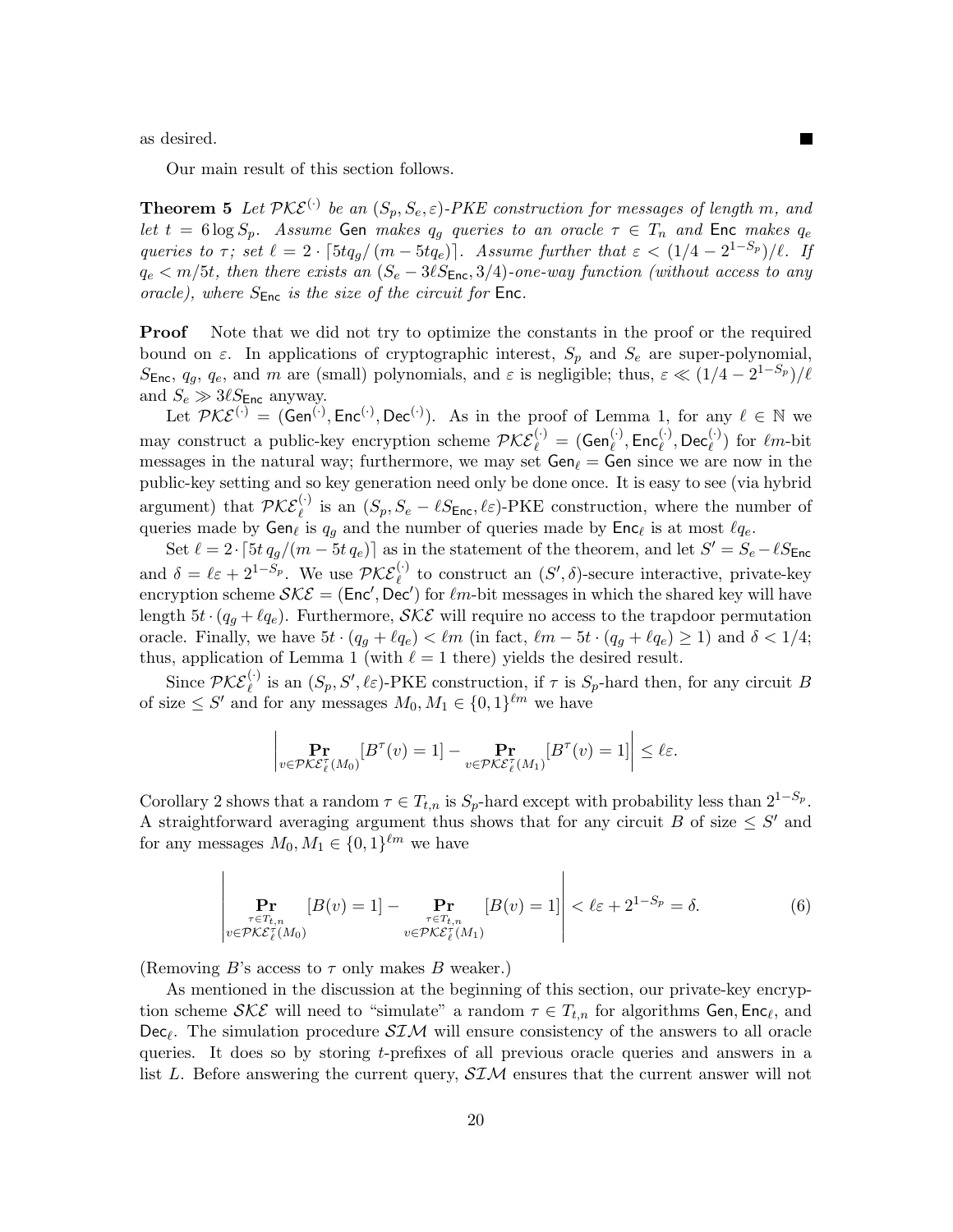generate any inconsistencies. For example, if query  $td||b$  to G was answered by  $k||b$  (where  $|td| = |k| = t$ , then subsequent query  $td' || b'$  to G must be answered by  $k' || b'$  where  $k' = k$ iff  $td' = td$ . A more involved procedure is needed to answer queries to F and  $F^{-1}$ . We now describe the details of this simulation.

 $\mathcal{SIM}(L)$ :

- On query  $G(td||b)$  (where  $|td| = t$ ): if  $\exists k$  s.t.  $(td, k) \in L$ , return k||b. Otherwise pick random  $k \in \{0,1\}^t$  such that  $\forall td': (td',k) \notin L$ , return  $k||b$ , and store  $(tk, k)$  in L.
- On query  $F(k||b, x||b')$  (where  $|k| = |x| = t$ ):
	- 1. if  $\exists y \text{ s.t. } (k, x, y) \in L$ , return  $y || b'$ .
	- 2. Otherwise, if  $\exists td$  s.t.  $(td, k) \in L$ , choose random  $y \in \{0, 1\}^t$  such that  $\forall x'$ :  $(k, x', y) \notin L$ , return  $y \parallel b'$ , and store  $(k, x, y)$  in L.
	- 3. Otherwise, choose random  $td \in \{0,1\}^t$  such that  $\forall k' : (td, k') \notin L$ , choose random  $y \in \{0,1\}^t$ , return  $y||b'$ , and store  $(k, td)$  and  $(k, x, y)$  in L.
- On query  $F^{-1}(td||b, y||b')$  (where  $|tk| = |y| = t$ ):
	- 1. if ∃k, x s.t.  $(td, k), (k, x, y) \in L$ , return  $x||b'$
	- 2. Otherwise, if  $\exists k$  s.t.  $(td, k) \in L$ , choose random  $x \in \{0, 1\}^t$  such that  $\forall y'$ :  $(k, x, y') \notin L$ , return  $x||b'$ , and store  $(k, x, y)$  in L
	- 3. Otherwise, choose random  $k \in \{0,1\}^t$  such that  $\forall td' : (td',k) \notin L$ , choose random  $x \in \{0,1\}^t$ , return  $x||b'$ , and store  $(td, k)$  and  $(k, x, y)$  in L

Note that each time a query is answered, at most 5t bits are stored in L.

Construct SKE as follows. Parse the shared key s as  $(s_1, s_2)$  where  $|s_1| = 5tq_g$  and  $|s_2| = 5t\ell q_e$ . To encrypt message M, the receiver Dec' begins by initializing list  $L := \emptyset$ . The receiver then computes  $(pk, sk) \leftarrow Gen^{\mathcal{SIM}(L)}$  and sends  $pk, s_1 \oplus L$  to the sender. The receiver stores  $sk, L$  for later use. Upon receiving the first message  $pk, \hat{s}_1$ , the sender computes  $L_1 := s_1 \oplus \hat{s}_1$  and sets  $L := L_1$ . The sender then computes  $C \leftarrow \mathsf{Enc}_{\ell}^{\mathcal{SIM}(L)}(pk, M)$ and sets  $L_2 := L \backslash L_1$ . Finally, Enc' sends  $C, s_2 \oplus L_2$  to the receiver. Upon receiving message  $C, \hat{s}_2$ , the receiver decrypts by setting  $L_2 := s_2 \oplus \hat{s}_2$  and  $L := L \cup L_2$  (here, L is the list stored by the receiver from the first stage). The receiver can then compute  $M := \mathsf{Dec}^{\mathcal{SIM}(L)}_{\ell}(sk, C).$ 

It is clear that  $\mathcal{SKE}$  has correct decryption. We now show that the scheme is  $(S', \delta)$ secure. Assume toward a contradiction that there exists a circuit A of size  $\leq S'$  and messages  $M_0, M_1 \in \{0, 1\}^{\ell m}$  such that

$$
\left| \Pr_{v \in \mathcal{SKE}(M_0)}[A(v) = 1] - \Pr_{v \in \mathcal{SKE}(M_1)}[A(v) = 1] \right| > \delta.
$$

We construct circuit B attacking  $\mathcal{PKE}_{\ell}$  as follows. On input  $pk, C$ , circuit B picks random strings  $\hat{s}_1, \hat{s}_2$  where  $|\hat{s}_1| = 5tq_g$  and  $|\hat{s}_2| = 5t\ell q_e$ . Then, B outputs  $A(pk, \hat{s}_1, C, \hat{s}_2)$ . Because the keys  $s_1, s_2$  of  $SKE$  are used as a one-time pad, it is easy to see that, for  $b \in \{0, 1\}$ :

$$
\Pr_{\substack{\tau \in T_{t,n} \\ (pk,C) \in \mathcal{PKE}_\ell^{\tau}(M_b)}}[B(pk,C) = 1] = \Pr_{v \in \mathcal{SKE}(M_b)}[A(v) = 1].
$$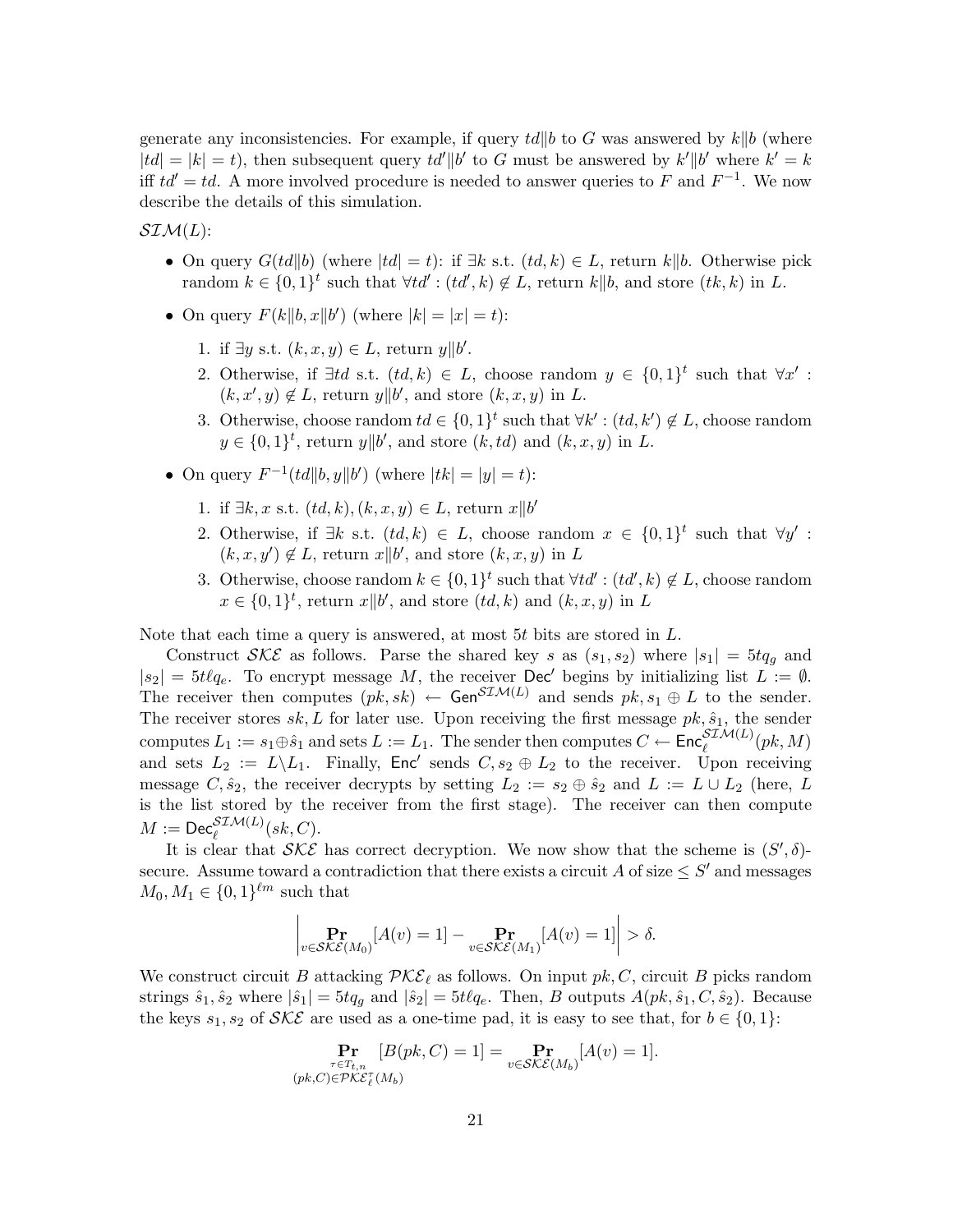Thus, the advantage of B is equal to the advantage of A (which is greater than  $\delta$ ), contradicting Equation (6).

#### 3.4 Private-Key Encryption

The techniques of the previous section can be adapted to show a similar lower bound for private-key encryption schemes based on one-way permutations (this can also be extended for schemes based on trapdoor permutations; however, since one-way permutations are sufficient for secure private-key encryption, we focus on this case). Specifically, let  $\mathcal{SKE}^{(.)}$  =  $(Enc^{(\cdot)}, Dec^{(\cdot)})$  be a private-key encryption scheme for m-bit messages in which the shared key is of length k, and suppose  $\mathcal{SKE}^{\pi}$  is secure whenever  $\pi$  is  $S_p$ -hard. We show that unless Enc<sup>π</sup> queries  $\pi$  at least  $q_e = \Omega(\frac{m-k}{\log S})$  times, then an unconditional one-way function exists. This matches the known upper bound.

The proof is similar to that of Theorem 5, in that we convert  $\mathcal{SKE}^{(\cdot)}$  to a private-key encryption scheme  $\mathcal{SKE}'$  that does not access the oracle at all. The only difference between the proof here and the proof of Theorem 5 is that here the parties need to share a  $k$ -bit key in addition to the one-time pad used to encrypt their "simulated" queries and answers to the oracle. Set  $t = 5 \log S_p$ . The resulting  $\mathcal{SKE}'$  requires a shared key of length  $k + 2tq_e$ and encrypts an m-bit message. As before, then, if  $k + 2tq_e < m$  we obtain a private-key encryption scheme (making no oracle queries) in which the message is longer than the key. Furthermore (cf. Lemma 1), this implies the existence of a one-way function.

**Theorem 6** Let  $(\text{Enc}^{(\cdot)}, \text{Dec}^{(\cdot)})$  be an  $(S_p, S_e, \varepsilon)$ -SKE construction for messages of length m using a key of length k in which  $\mathsf{Enc}\ \mathit{makes} \ q$  queries to an oracle  $\pi \in \Pi_n$ , and assume (without loss of generality) that  $\varepsilon > 2^{-S_p}$ . If  $q < \frac{m-k}{10 \log S_p}$  then there exists an  $(S_e, 2\varepsilon)$ -secure private-key encryption scheme (in which the message is longer than the key) without access to a permutation oracle.

#### 3.5 Signature Schemes

We now demonstrate a lower bound on the efficiency of signature verification for any signature scheme based on one-way permutations. Let  $\mathcal{SIG}^{(\cdot)} = (\mathsf{Gen}^{(\cdot)}, \mathsf{Sign}^{(\cdot)}, \mathsf{Vrfy}^{(\cdot)})$  be a signature scheme for messages of length m that expects as an oracle a permutation  $\pi \in \Pi_n$ , and suppose that  $\mathcal{SIG}^{\pi}$  is secure whenever  $\pi$  is  $S_p$ -hard. We prove that unless Vrfy queries  $\pi$  at least  $\Omega(m/\log S_p)$  times, then it is possible to construct from  $\mathcal{SIG}$  a one-way function which does not access any oracle. Note that this one-way function could then be used to construct an secure signature scheme (which requires no oracle access) [38].

We start with an informal overview of our proof technique. As a first attempt to construct a one-way function from the verification algorithm, one might define

$$
F_1(PK, M, \sigma) = PK || Vrfy^{(\cdot)}(PK, M, \sigma).
$$

Intuitively, this function is difficult to invert on elements of the form  $PK\parallel 1$  if PK is a valid and randomly-generated public key, since inverting the function on points of this form is equivalent to signature forgery. As presently defined, however, evaluating  $F_1$  requires calls to  $\pi$ ; however, our goal is to construct a function which does not require access to any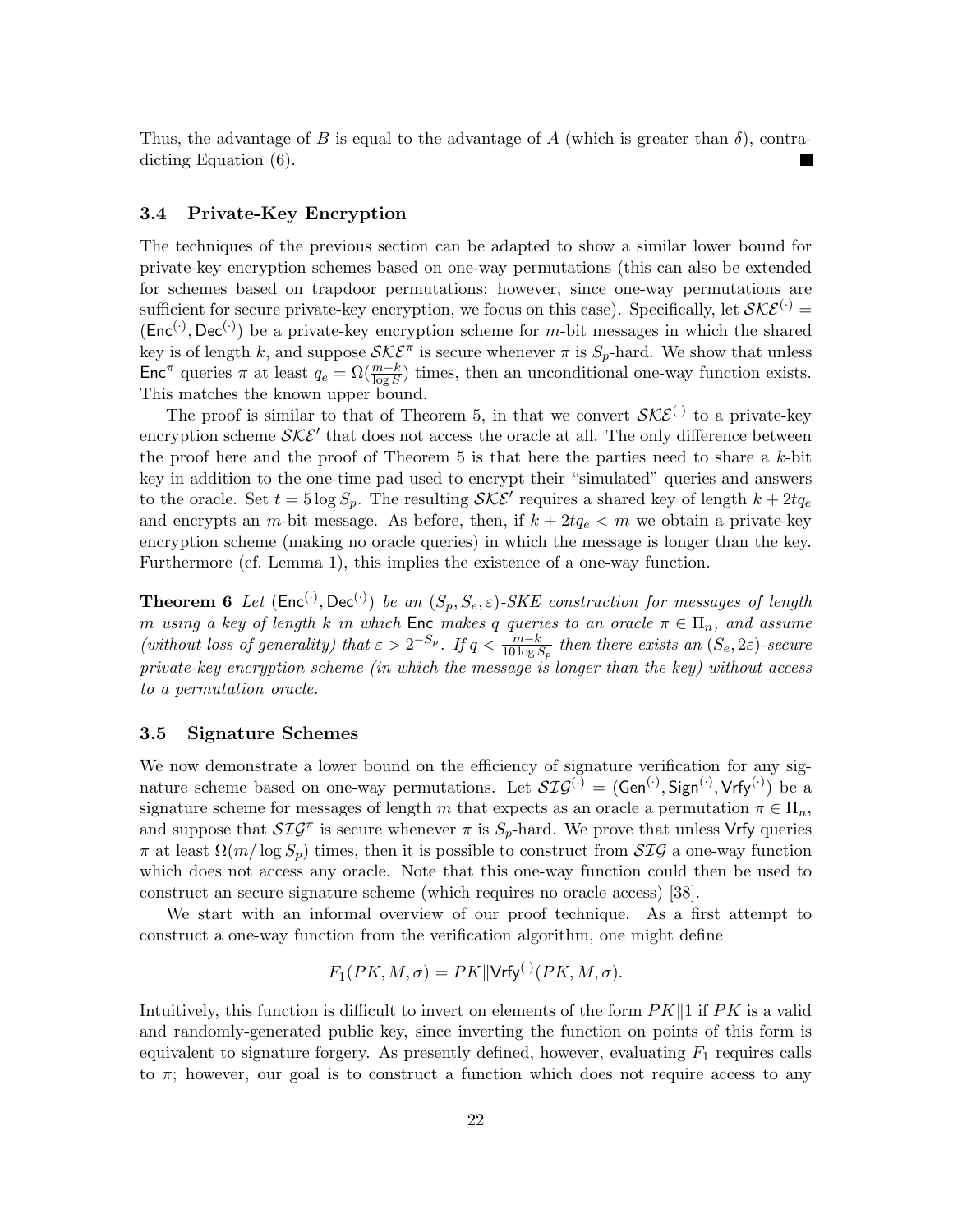oracle. As in the previous section, though, one may observe that  $\pi$  is  $S_p$ -hard (and thus SIG is secure) when  $\pi$  is uniformly chosen from  $\Pi_{t,n}$  for  $t = 5 \log S_p$  (cf. Corollary 1). So, if Vrfy makes q queries to  $\pi$ , then specifying qt bits as the answers to these queries removes any need to query the oracle. Based on this, one might consider the function

$$
F_2(PK, y_1, \dots, y_q, M, \sigma) = PK||y_1|| \cdots ||y_q||x_1|| \cdots ||x_q|| \text{Vrfy}^{y_1, \dots, y_q}(PK, M, \sigma),
$$
 (7)

where  $|y_1| = \cdots = |y_q| = |x_1| = \cdots = |x_q| = t$  and the *i*<sup>th</sup> query  $x_i || b_i$  of Vrfy is answered with  $y_i||b_i$  (we may assume without loss of generality that Vrfy queries  $\pi$  with strings having distinct t-prefixes; furthermore, the  $\{y_i\}$  may actually be specified using only log  $\binom{2^t}{q}$  $\binom{2^t}{q}$  bits). The intuition, as before, is that  $F_2$  is difficult to invert on elements of the form  $\overrightarrow{PK}||\vec{y}||\vec{x}||1$ if  $PK, \vec{y}$ , and  $\vec{x}$  are chosen appropriately.

Now, however, another problem arises. In order for  $F_2$  to qualify as a one-way function, it must be hard to invert  $F_2(PK, \vec{y}, M, \sigma)$  when  $PK, \vec{y}, M, \sigma$  are sampled from an efficiently sampleable distribution (cf. Lemma 2, below). More specifically, a proof of onewayness will need to show how to efficiently sample  $PK, \vec{y}, M, \sigma$  such that inverting the value  $F_2(PK, \vec{y}, M, \sigma)$  results in a signature forgery and hence a contradiction. A necessary condition for inversion to result in signature forgery is that  $Vrfy^{\vec{y}}(PK, M, \sigma) = 1$ . Generating  $PK, \vec{y}, M, \sigma$  such that this holds is easy if we have the secret key  $SK$ ; but then inverting  $F_2$  and forging a signature does not yield the desired contradiction!

Instead, in the proof we will obtain  $M, \sigma$  from the signer. In this case, however, inverting  $F_2(PK, \vec{y}, M, \sigma)$  does not result in a forgery if it results in the same message/signature pair  $M, \sigma$ . We come now to the crux of our proof. If the number of queries is "small", we show that inversion of  $F_2$  yields a different message  $M'$  (and thus a successful forgery) with noticeable probability. More precisely, for randomly-generated  $PK, \vec{y}, \vec{x}, \sigma$ , let

$$
Y = PK ||\vec{y}||\vec{x}||1 = F_2(PK, \vec{y}, M, \sigma).
$$

If  $|\vec{x}| = \sum_{i=1}^q |x_i| < |M|$ , then (on average) there exists an element  $PK||\vec{y}||M'||\sigma' \in F_2^{-1}(Y)$ with  $M' \neq M$ ; hence inverting Y results in a forgery with noticeable probability. This idea is formalized in the proof of the following theorem.

**Theorem 7** Let  $\mathcal{SIG}^{(\cdot)}$  be an  $(S_p, S_{\Sigma}, \varepsilon)$ -signature construction for messages of length m in which Vrfy makes q queries to an oracle  $\pi \in \Pi_n$  and  $\varepsilon < 1/4 - 2^{-S_p}$ . If  $q < m/(5 \log S_p)$ then there exists an  $(S_{\Sigma} - S_{\text{Gen}} - S_{\text{Sign}} - 2S_{\text{Vrfy}}, 3/4)$ -one-way function (without access to a permutation oracle), where  $S_{Gen}$ ,  $S_{Sign}$ , and  $S_{Vrfv}$  are the sizes of the circuits for Gen, Sign, and Vrfy, respectively.

Proof As in Theorem 5, we did not try to optimize the constants in the proof or the required bound on  $\varepsilon$ . In applications of cryptographic interest, one will anyway have  $S_{\Sigma} \gg$  $S_{\mathsf{Gen}} + S_{\mathsf{Sign}} + 2S_{\mathsf{Vrfy}} \text{ and } \varepsilon \ll 1/4 - 2^{-S_p}.$ 

We first present a technical lemma showing that the existence of a function which is one-way over an efficiently sampleable domain implies the existence of a function which is one-way under the definition of Section 2.1.

**Lemma 2** Let D be a distribution computable by a circuit of size  $S_{\mathcal{D}}$  and let f be a function such that for every circuit A of size  $\leq S$  we have:

$$
\Pr[x \leftarrow \mathcal{D} : A(f(x)) \in f^{-1}(f(x))] \le \delta.
$$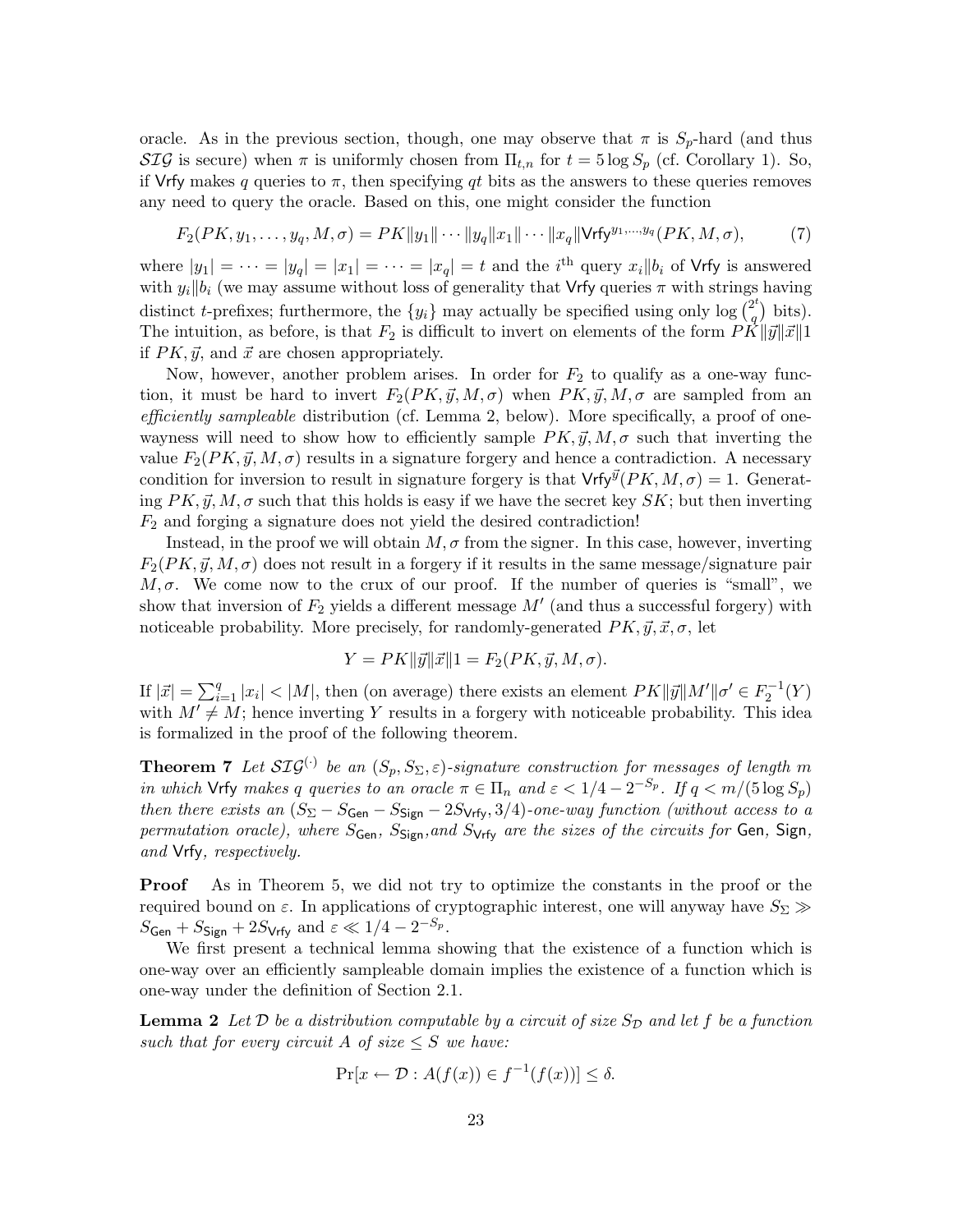Then there exists a function  $\hat{f}$  that is  $(S - S_{\mathcal{D}}, \delta)$ -one way.

**Proof** (of lemma) Define  $\hat{f}(r) \stackrel{\text{def}}{=} f(\mathcal{D}(r))$ . We claim that  $\hat{f}$  is  $(S-S_{\mathcal{D}}, \delta)$ -one way. Assume the contrary. Then there exists a circuit  $\hat{A}$  of size at most  $S - S_{\mathcal{D}}$  for which

$$
\Pr_r[\hat{A}(\hat{f}(r)) \in \hat{f}^{-1}(\hat{f}(r))] > \delta.
$$

Define circuit A by  $A(y) \stackrel{\text{def}}{=} \mathcal{D}(\hat{A}(y))$ . Notice that  $|A| \leq S$ . Furthermore,

$$
\Pr[x \leftarrow \mathcal{D} : A(f(x)) \in f^{-1}(f(x))]
$$
\n
$$
= \Pr_r[x := \mathcal{D}(r) : f(A(f(x))) = f(x)]
$$
\n
$$
= \Pr_r[f(A(\hat{f}(r))) = \hat{f}(r)]
$$
\n
$$
= \Pr_r[\hat{f}(\hat{A}(\hat{f}(r))) = \hat{f}(r)]
$$
\n
$$
= \Pr_r[\hat{A}(\hat{f}(r)) \in \hat{f}^{-1}(\hat{f}(r))] > \delta,
$$

a contradiction.

The proof of the theorem proceeds by using  $\mathcal{SIG}$  to construct a function F along with a distribution D such that for every circuit A of size  $\leq S_{\Sigma} - S_{\text{Vrfv}}$  we have:

$$
\Pr[X \leftarrow \mathcal{D} : A(F(X)) \in F^{-1}(F(X))] \le \varepsilon + 2^{-S_p} + 1/2 < 3/4. \tag{8}
$$

Furthermore, D will be computable by a circuit of size  $S_{Gen} + S_{Sign} + S_{Vrfv}$ . Applying Lemma 2 then yields the desired result.

Since  $\mathcal{SIG}^{(.)}$  is an  $(S_p, S_\Sigma, \varepsilon)$ -signature construction, if  $\pi$  is  $S_p$ -hard then, for any circuit B of size  $\leq S_{\Sigma}$  we have  $\mathsf{Succ}_{\pi,B} \leq \varepsilon$  where

$$
\begin{aligned}\n\mathsf{Succ}_{\pi,B} &\stackrel{\text{def}}{=} \\
\Pr\left[(PK, SK) \leftarrow \mathsf{Gen}^{\pi}; M \leftarrow \{0, 1\}^{m}; \ \sigma \leftarrow \mathsf{Sign}^{\pi}(SK, M); (M', \sigma') := B^{\pi}(PK, M, \sigma) : \\
\mathsf{Vrfy}^{\pi}(PK, M', \sigma') &= 1 \wedge M' \neq M\right].\n\end{aligned}
$$

Let  $t = 5 \log S_p$ . Corollary 1 shows that a random  $\pi \in \Pi_{t,n}$  is  $S_p$ -hard except with probability less than  $2^{-S_p}$ . An averaging argument then implies that for any circuit B of size  $\leq S_{\Sigma}$  we have  $\mathsf{Succ}_{B}^{*} < \varepsilon + 2^{-S_p}$  where  $\mathsf{Succ}_{B}^{*}$  is defined analogously to  $\mathsf{Succ}_{\pi,B}$  except that the probability is now taken over random choice of  $\pi \in \Pi_{t,n}$  as well.

Define a function  $F$  as in Equation (7), repeated here for convenience:

$$
F(PK, \vec{y}, M, \sigma) = PK ||\vec{y}||\vec{x}|| \text{Vrfy}^{\vec{y}}(PK, M, \sigma),
$$

where  $\vec{y} = (y_1, \ldots, y_q), \ \vec{x} = (x_1, \ldots, x_q), |y_1| = \cdots = |y_q| = |x_1| = \cdots = |x_q| = t$ , and the *i*<sup>th</sup> query  $x_i || b_i$  of Vrfy is answered with  $y_i || b_i$ . (As in the proof of Theorem 3, we now assume that Vrfy queries its oracle on points having distinct  $t$ -prefixes.) We also define distribution  $\mathcal D$  by the following experiment which depends on uniformly distributed coins  $r_g, r_s, r_y \in \{0, 1\}^*,$  and  $M \in \{0, 1\}^m$ :

$$
\left\{ \begin{array}{rcl} (PK, SK) := \mathsf{Gen}(r_g); & \quad & PK\|\vec{y}\|M\|\sigma \\ \sigma := \mathsf{Sign}(SK, M; r_s); \mathsf{Vrfy}(PK, M, \sigma) & : & PK\|\vec{y}\|M\|\sigma \end{array} \right\}.
$$

 $\Box$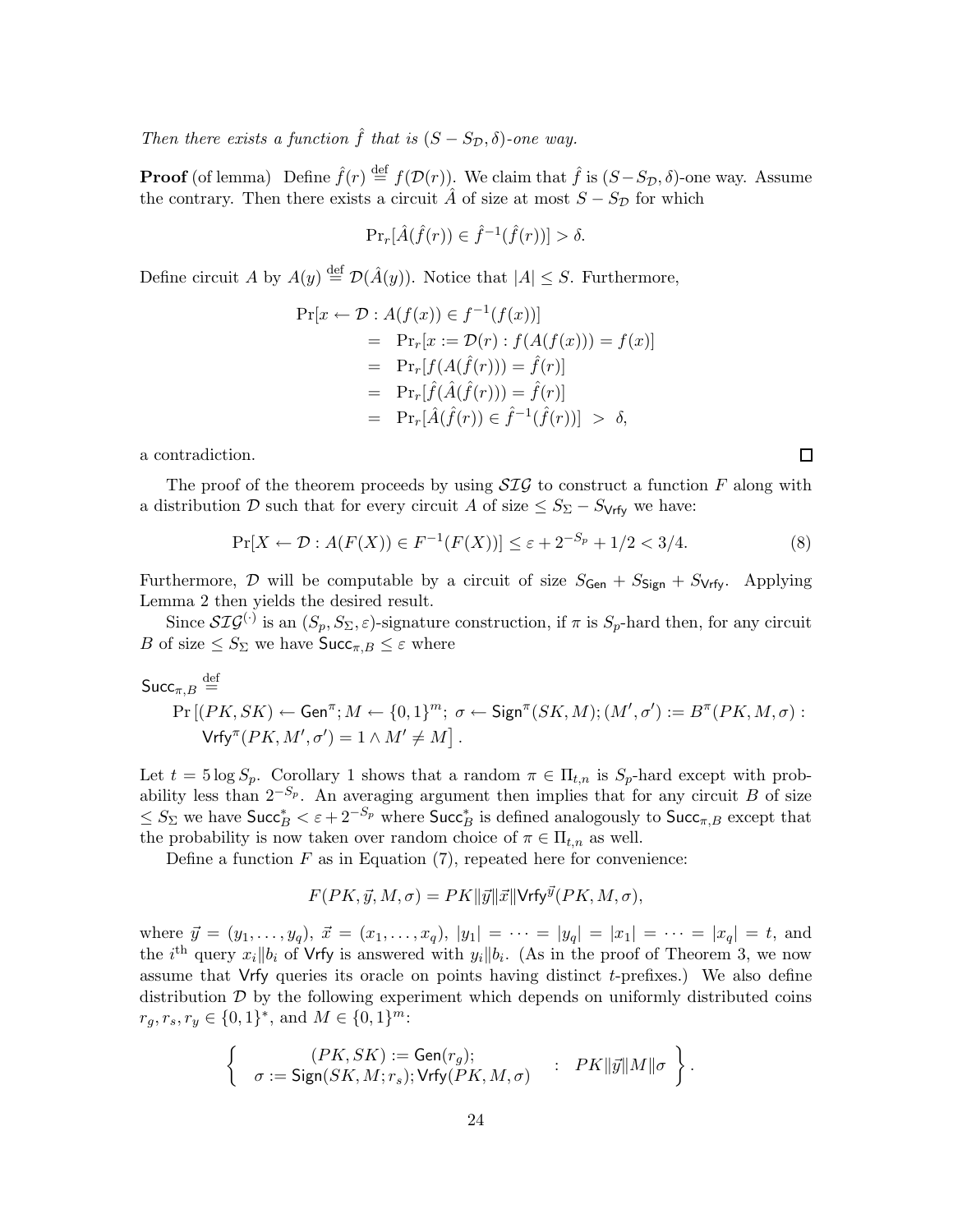In the above experiment, the coins  $r_y$  are used to give a simulation<sup>7</sup> of a random  $\pi \in \Pi_{t,n}$ which is consistent across the executions of Gen, Sign, and Vrfy. The component  $y_i$  of  $\vec{y}$ is the t-prefix of the answer given in response to the  $i<sup>th</sup>$  query of Vrfy. Note that  $D$  is computable by a circuit of size  $S_{Gen} + S_{Sign} + S_{Vrfv}$ .

We claim that  $F$  satisfies the requirement expressed in Equation 8. Assume toward a contradiction that there exists a circuit A of size  $\leq S_{\Sigma} - S_{\text{Vrfy}}$  for which Equation 8 does not hold. We use A to construct an algorithm B that, given  $PK$ , a random message  $M$ , and a signature  $\sigma$  on M, forges a valid signature on a new message M' with "high" probability.  $B^{\pi}(PK, M, \sigma)$  first runs Vrfy $(PK, M, \sigma)$ , answering the queries of Vrfy by forwarding them to  $\pi$ . Let  $\vec{x}$  be the t-prefixes of the queries made by Vrfy, and  $\vec{y}$  be the t-prefixes of the corresponding answers. Define  $X = PK||\vec{y}||M||\sigma$  and  $Y = PK||\vec{y}||\vec{x}||1$ ; note that  $Y = F(X)$ . Finally, algorithm B computes  $PK'||\vec{y}'||M'||\sigma' = A(Y)$  and outputs  $(M', \sigma')$ .

The distribution on X (over random choice of  $\pi \in \Pi_{t,n}$ ) is exactly given by D. Furthermore, B outputs a successful forgery if both  $F(PK'||\vec{y}'||M'||\sigma') = Y$  and  $M' \neq M$ hold. To see this, note that the first condition implies that  $\vec{y} = \vec{y}'$ , and hence we have Vrfy $\vec{\mathcal{Y}}(PK, M', \sigma') = 1$  and furthermore Vrfy makes queries with t-prefixes  $\vec{x}$ . But this then means that  $Vrfy^{T}(PK, M', \sigma') = 1$ . If furthermore  $M' \neq M$ , this implies that  $(M', \sigma')$  is a successful forgery. Finally,  $|B| \leq S_{\Sigma}$ .

Let Eq be the event that  $M' = M$ . Then

$$
\begin{aligned}\n\text{Succ}_{B}^{*} &\geq \Pr_{X \leftarrow \mathcal{D}}[Y = F(X); X' = A(Y) : X' \in F^{-1}(Y) \wedge \overline{\mathsf{Eq}}] \\
&= \Pr_{X \leftarrow \mathcal{D}}[Y = F(X); X' = A(Y) : X' \in F^{-1}(Y)] \\
&\quad - \Pr_{X \leftarrow \mathcal{D}}[Y = F(X); X' = A(Y) : X' \in F^{-1}(Y) \wedge \mathsf{Eq}] \\
&\geq \varepsilon + 2^{-S_p} + 1/2 \\
&\quad - \Pr[X \leftarrow \mathcal{D}; PK \| \vec{y} \| \vec{x} \| 1 = F(X); \\
&\quad PK' \| \vec{y}' \| M' \| \sigma' = A(PK \| \vec{y} \| \vec{x} \| 1) : M' = M] \\
&= \varepsilon + 2^{-S_p} + 1/2 \\
&\quad - \sum_{\vec{z}} \Pr[X \leftarrow \mathcal{D}; PK \| \vec{y} \| \vec{x} \| 1 = F(X); \\
&\quad PK' \| \vec{y}' \| M' \| \sigma' = A(PK \| \vec{y} \| \vec{x} \| 1) : \\
&\quad M' = M \wedge \vec{x} = \vec{z} \big],\n\end{aligned}
$$

where the sum is over  $\vec{z}$  consisting of q distinct t-bit strings. Continuing, we have

$$
\begin{aligned}\n\text{Succ}_{B}^{*} &\geq \varepsilon + 2^{-S_{p}} + 1/2 \\
&\quad - \sum_{\vec{z}} \Pr[X \leftarrow \mathcal{D}; \, PK \|\vec{y}\|\vec{x}\|1 = F(X); \\
&\quad P K' \|\vec{y}'\|M'\|\sigma' = A(PK \|\vec{y}\|\vec{z}\|1) : M' = M] \\
&= \varepsilon + 2^{-S_{p}} + 1/2 - \sum_{\vec{z}} 2^{-m},\n\end{aligned} \tag{9}
$$

<sup>&</sup>lt;sup>7</sup>Simulating a random  $\pi \in \Pi_{t,n}$  is done in the natural way: query  $x||b$  is answered with  $y||b$  for random (unused) y, unless a query of the form  $x||b'$  (possibly made by a different algorithm) was previously answered with  $y' \parallel b'$ , in which case  $y' \parallel b$  is returned (here,  $|x| = |x'| = |y| = |y'| = t$ ).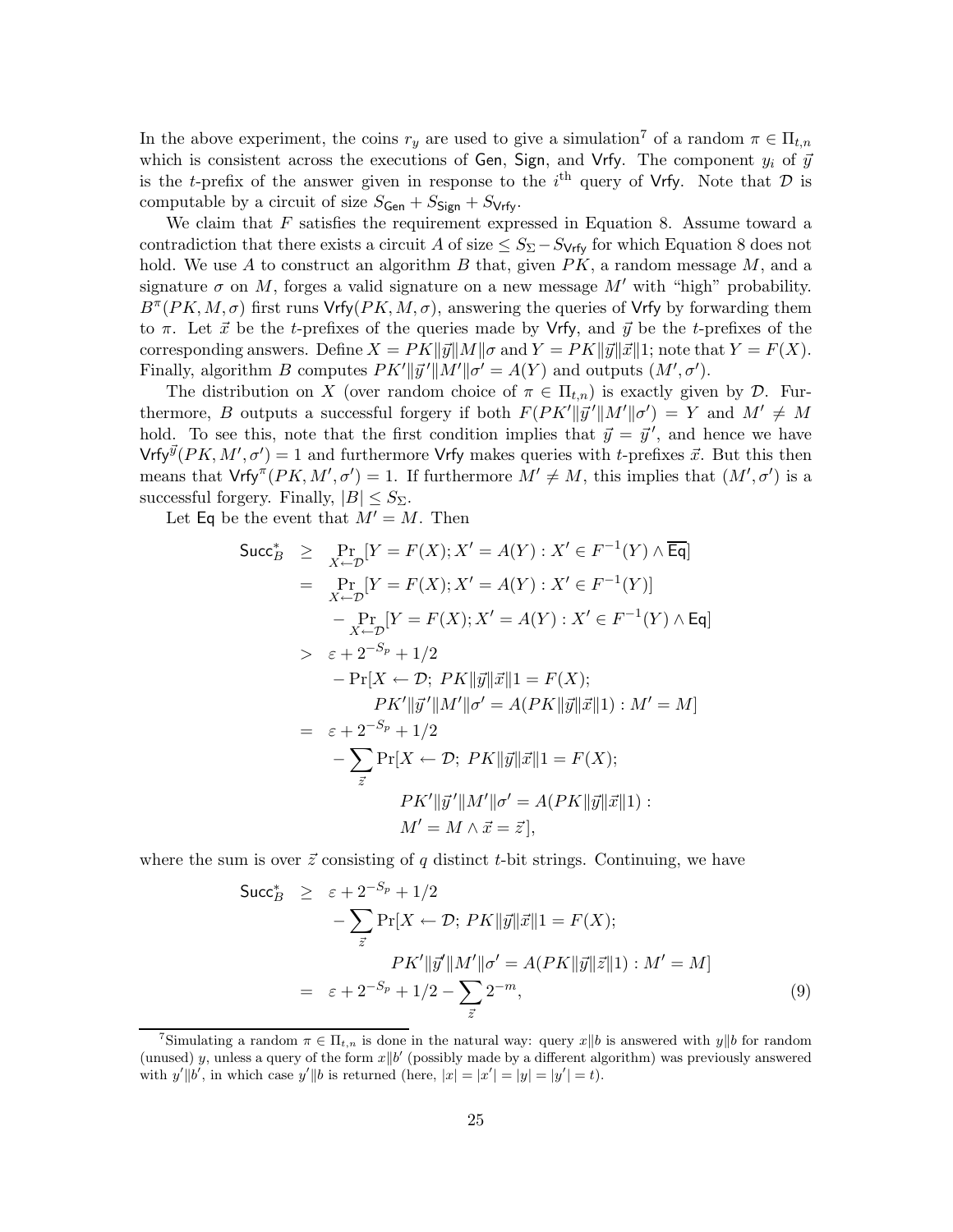where the final equality holds since  $M \in \{0,1\}^m$  is chosen uniformly at random independent of PK and  $\vec{y}$  (and hence A has no information about M). Noting that there are  $2^{qt} \leq 2^{m-1}$ terms in the sum of Equation (9), we derive the contradiction  $\text{Succ}_B^* > \varepsilon + 2^{-S_p}$ .

Upper bounds on the efficiency of signature schemes. As mentioned in the Introduction, our lower bounds focus on the efficiency of signature verification. We briefly observe some upper bounds on the efficiency of verification for one-time signatures on  $m$ -bit messages. The Lamport scheme [34] requires m invocations of a one-way permutation to verify a signature. Instead of signing bit-by-bit, the Lamport scheme can be modified to sign block-by-block. When basing the construction on a one-way permutation that is Shard, it is possible to obtain provable security using blocks of size  $\mathcal{O}(\log(S/m))$ ; this gives a signature scheme requiring only  $O(m/\log(S/m))$  invocations for verification. If S is an arbitrary polynomial, this is essentially optimal as far as verification is concerned; yet, the key-generation time and public-key size are prohibitive. (In fact, the resulting scheme does not run in polynomial time unless  $S$  is polynomial.) An alternate approach is to include a universal one-way hash function  $h_s$  as part of the public key, and to use the (basic) Lamport scheme to sign  $h_s(M)$ . Verification now requires evaluation of  $h_s$  followed by a verification in the underlying Lamport scheme. Since  $h_s$  can be used to compress an arbitrary-length message to an *n*-bit string (when using an  $S$ -hard permutation on *n* bits) [36], we obtain a verification complexity of  $\mathcal{O}(n + (m - n)/\log S)$  for  $m \geq n$ .

# References

- [1] B. Barak. How to Go Beyond the Black-Box Simulation Barrier. 42nd IEEE Symposium on Foundations of Computer Science (FOCS), IEEE, pp. 106–115, 2001.
- [2] B. Barak. Constant-Round Coin-Tossing with a Man in the Middle, or Realizing the Shared Random String Model. 43rd IEEE Symposium on Foundations of Computer Science (FOCS), IEEE, pp. 345–355, 2002.
- [3] D. Beaver. Correlated Pseudorandomness and the Complexity of Private Computations. 28th ACM Symposium on Theory of Computing (STOC), ACM, pp. 479–488, 1996.
- [4] M. Bellare and O. Goldreich. On Defining Proofs of Knowledge. Adv. in Cryptology Crypto 1992, LNCS vol. 740, Springer-Verlag, pp. 390–420, 1993.
- [5] M. Bellare and S. Goldwasser. New Paradigms for Digital Signatures and Message Authentication Based on Non-Interactive Zero-Knowledge Proofs. Adv. in Cryptology — Crypto 1989, LNCS vol. 435, Springer-Verlag, pp. 194–211, 1990.
- [6] M. Bellare, S. Halevi, A. Sahai, and S. Vadhan. Many-to-one Trapdoor Functions and their Relation to Public-Key Cryptosystems. Adv. in Cryptology — Crypto 1998, LNCS vol. 1462, Springer-Verlag, pp. 283–298, 1998.
- [7] M. Blum and S. Goldwasser. An Efficient Probabilistic Encryption Scheme Which Hides All Partial Information. Adv. in Cryptology — Crypto '84, LNCS vol. 263, Springer-Verlag, pp. 289–302, 1985.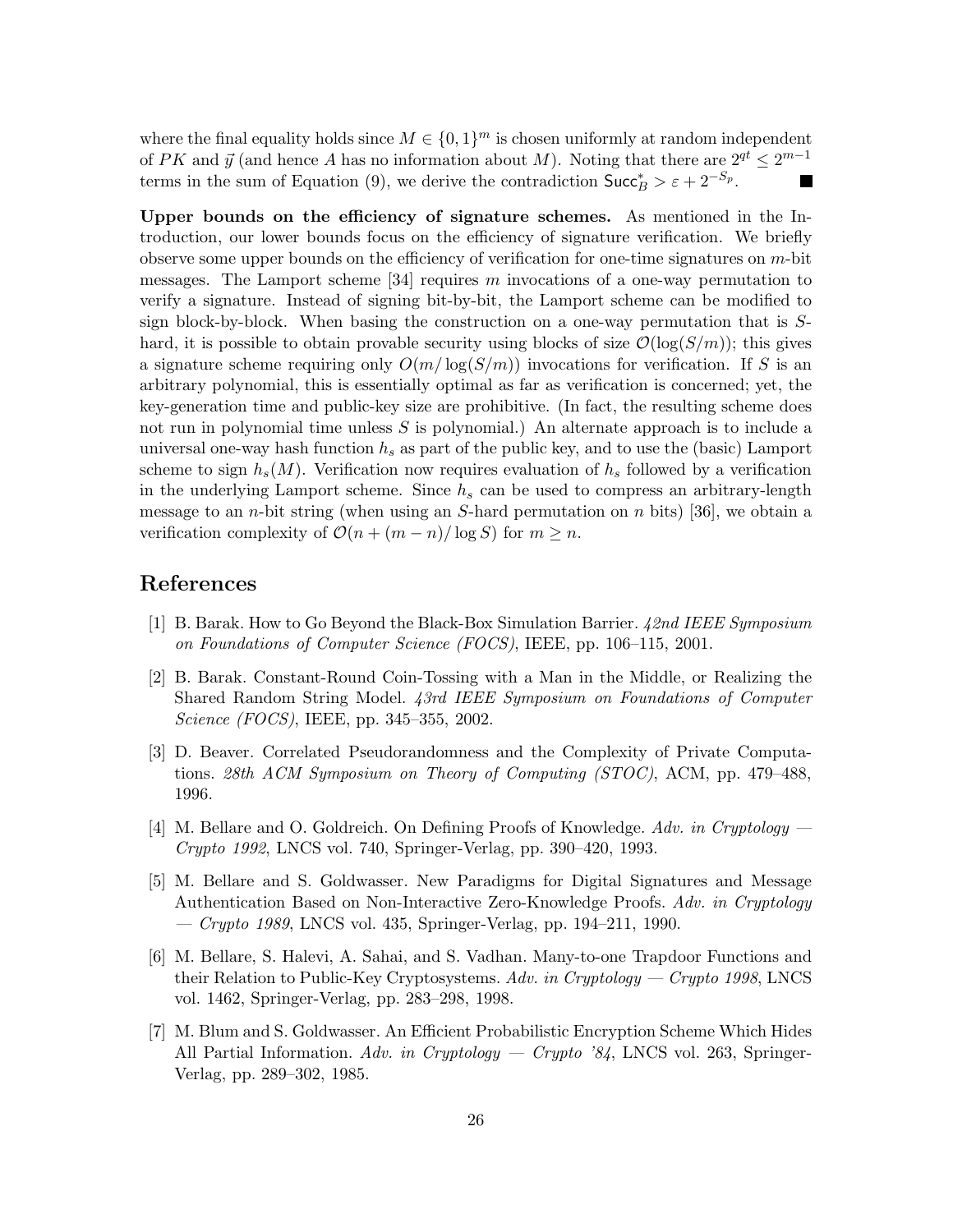- [8] M. Blum and S. Micali. How to Generate Cryptographically Strong Sequences of Pseudo-Random Bits. SIAM J. Comp. 13(4): 850–864, 1984.
- [9] D. Catalano, R. Gennaro, and N. Howgrave-Graham. Paillier's Trapdoor Function Hides up to  $O(n)$  Bits. *J. Crypto.* 15(4): 251–269, 2002.
- [10] Y. Desmedt and Y. Frankel. Threshold Cryptosystems. Adv. in Cryptology Crypto 1989, LNCS vol. 435, Springer-Verlag, pp. 307–315, 1990.
- [11] D. Dolev, C. Dwork, and M. Naor. Non-Malleable Cryptography. SIAM J. Computing 30(2): 391–437, 2000.
- [12] U. Feige, A. Fiat, and A. Shamir. Zero-Knowledge Proofs of Identity. J. Crypto. 1(2): 77–94, 1988.
- [13] M. Fischlin. On the Impossibility of Constructing Non-Interactive Statistically-Secret Protocols From any Trapdoor One-Way Function. Cryptographers' Track — RSA 2002, LNCS vol. 2271, pp. 79–95, 2002.
- [14] R. Gennaro, Y. Gertner, and J. Katz. Lower Bounds on the Efficiency of Encryption and Digital Signature Schemes. 35th ACM Symposium on Theory of Computing (STOC), ACM, pp. 417–425, 2003.
- [15] R. Gennaro and L. Trevisan. Lower bounds on the Efficiency of Generic Cryptographic Constructions. 41st IEEE Symposium on Foundations of Computer Science (FOCS), IEEE, pp. 305–313, 2000.
- [16] Y. Gertner, S. Kannan, T. Malkin, O. Reingold, and M. Viswanathan. The Relationship between Public-Key Encryption and Oblivious Transfer. 41st IEEE Symposium on Foundations of Computer Science (FOCS), IEEE, pp. 325–335, 2000.
- [17] Y. Gertner, T. Malkin, and O. Reingold. On the Impossibility of Basing Trapdoor Functions on Trapdoor Predicates. 42nd IEEE Symposium on Foundations of Computer Science (FOCS), IEEE, pp. 126–135, 2001.
- [18] O. Goldreich. Foundations of Cryptography, vol. 1: Basic Tools. Cambridge University Press, Cambridge, UK, 2001.
- [19] O. Goldreich. Draft of a Chapter on Cryptographic Protocols. July 2003. Available at http://www.wisdom.weizmann.ac.il/~oded/foc-vol2.html.
- [20] O. Goldreich, S. Goldwasser, and S. Micali. On the Cryptographic Applications of Random Functions. Adv. in Cryptology — Crypto '84, LNCS vol. 263, Springer-Verlag, pp. 276–288, 1985.
- [21] O. Goldreich, S. Goldwasser, and S. Micali. How to Construct Random Functions. J. ACM 33(4): 792–807, 1986.
- [22] O. Goldreich and L. Levin. Hard-Core Predicates for any One-Way Function. 21st ACM Symposium on Theory of Computing (STOC), ACM, pp. 25–32, 1989.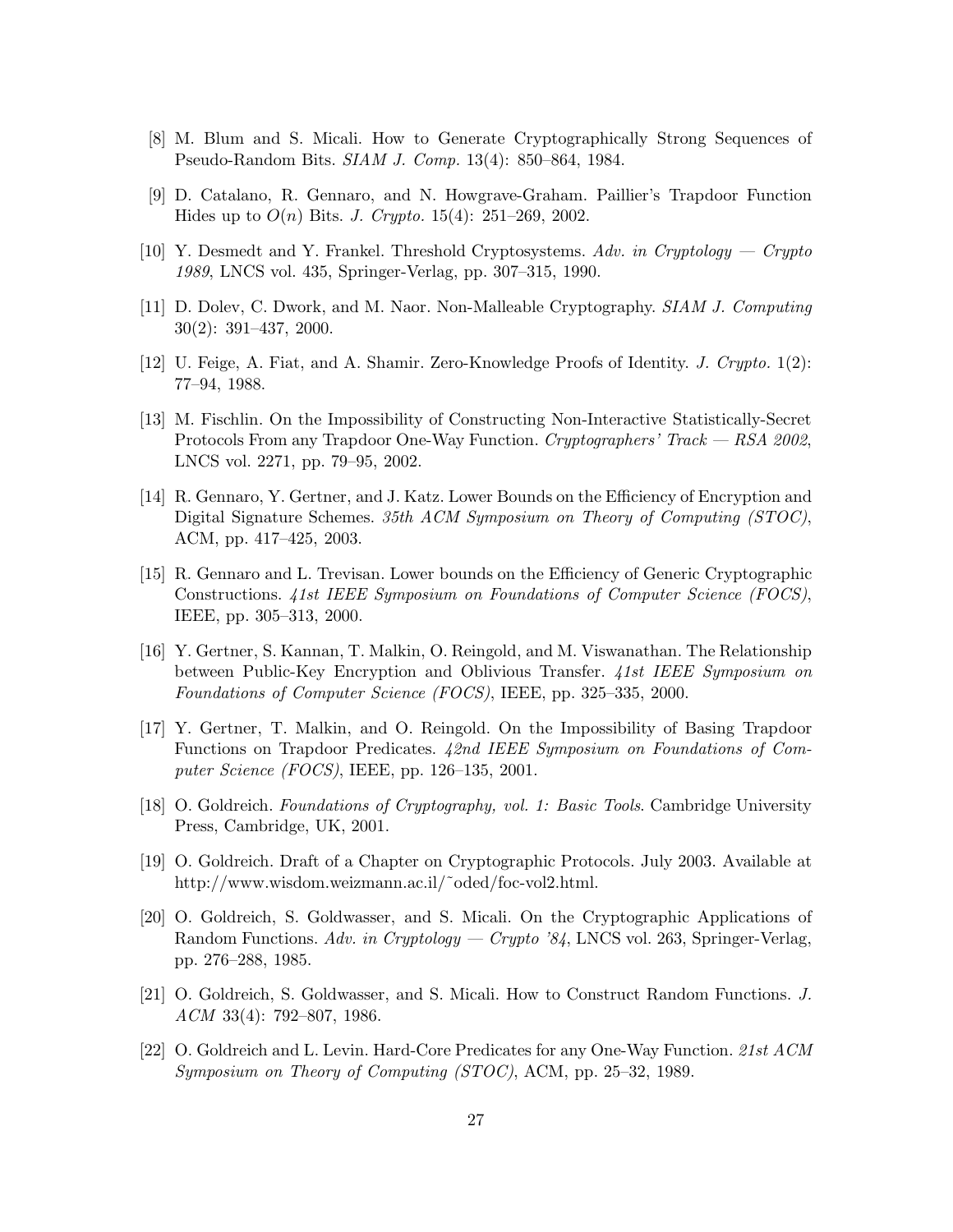- [23] O. Goldreich, S. Micali, and A. Wigderson. Proofs that Yield Nothing but Their Validity or All Languages in NP Have Zero-Knowledge Proof Systems. J. ACM 38(3): 691–729, 1991.
- [24] O. Goldreich, S. Micali, and A. Wigderson. How to Play Any Mental Game or A Completeness Theorem for Protocols with Honest Majority. 19th ACM Symposium on Theory of Computing (STOC), ACM, pp. 218–229, 1987.
- [25] S. Goldwasser and S. Micali. Probabilistic Encryption. J. Computer and System Sciences, 28(2): 270–299, 1984.
- [26] S. Goldwasser, S. Micali, and R. Rivest. A Digital Signature Scheme Secure Against Adaptive Chosen Message Attacks. SIAM J. Computing, 17(2): 281–308, 1988.
- [27] J. Håstad, R. Impagliazzo, L. Levin, and M. Luby. A Pseudorandom Generator from any One-Way Function. SIAM J. Computing 28(4): 1364–1396, 1999.
- [28] J. Håstad, A. Schrift, and A. Shamir. The Discrete Logarithm Modulo a Composite Hides  $O(n)$  Bits. J. Computer and System Sciences, 47(3): 376–404, 1993.
- [29] R. Impagliazzo. Very Strong One-Way Functions and Pseudo-random Generators Exist Relative to a Random Oracle. Manuscript, 1996.
- [30] R. Impagliazzo and M. Luby. One-Way Functions are Essential for Complexity-Based Cryptography. 30th IEEE Symposium on Foundations of Computer Science (FOCS), IEEE, pp. 230–235, 1989.
- [31] R. Impagliazzo and S. Rudich. Limits on the Provable Consequences of One-Way Permutations. 21st ACM Symposium on Theory of Computing (STOC), ACM, pp. 44–61, 1989.
- [32] J. Kahn, M.E. Saks, and C.D. Smyth. A Dual Version of Reimer's Inequality and a Proof of Rudich's Conjecture. 15th IEEE Conference on Computational Complexity, IEEE, pp. 98–103, 2000.
- [33] J.H. Kim, D.R. Simon, and P. Tetali. Limits on the Efficiency of One-Way Permutation-Based Hash Functions. 40th IEEE Symposium on Foundations of Computer Science (FOCS), IEEE, pp. 535–542, 1999.
- [34] L. Lamport. Constructing Digital Signatures From a One-Way Function. Technical Report CSL-98, SRI International, 1979.
- [35] M. Naor. Bit Commitment Using Pseudorandom Generators. J. Crypto. 4(2): 151–158, 1991.
- [36] M. Naor and M. Yung. Universal One-Way Hash Functions and Their Cryptographic Applications. 21st ACM Symposium on Theory of Computing (STOC), ACM, pp. 33– 43, 1989.